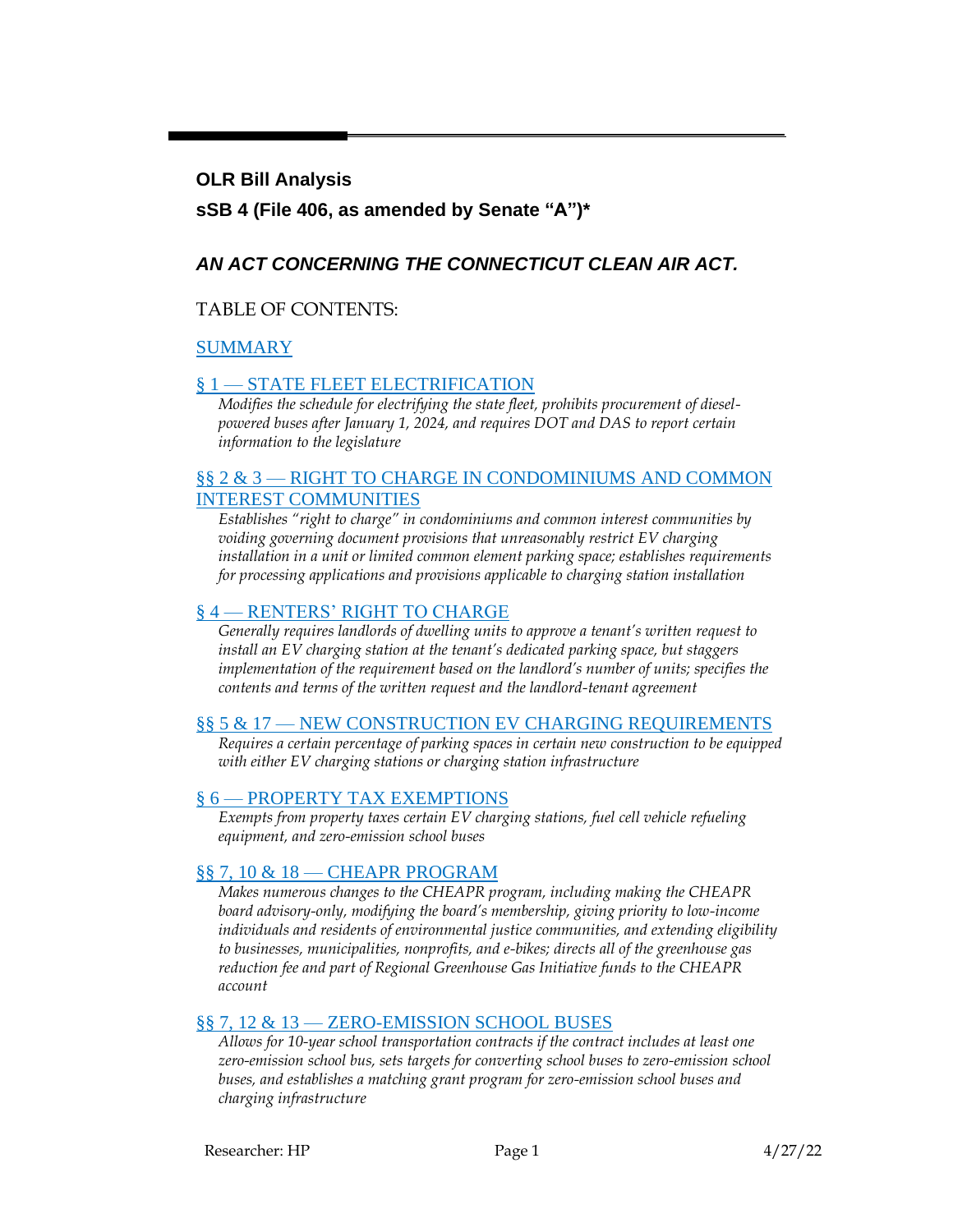#### §§ 7 & 14 — MEDIUM- [AND HEAVY-DUTY TRUCK VOUCHERS](#page-16-0)

*Allows DEEP to establish a voucher program to support the use of zero-emission mediumand heavy- duty vehicles and funds the program from the CHEAPR account*

#### §§ 8 & 19 — [EV REGISTRATION FEE](#page-17-0)

*Eliminates the reduced registration fee for electric vehicles*

#### § 9 — [CLEAN AIR ACT \(CAA\) FEE](#page-17-1)

*Requires the OPM secretary to annually report on (1) the amount of CAA fee revenue collected and (2) state funds spent on implementing the CAA, improving air quality, and reducing transportation sector GHG*

#### § 11 — [TRAFFIC SIGNAL GRANT PROGRAM](#page-18-0)

*Requires DOT to establish a matching grant program to help municipalities modernize existing traffic signal equipment*

#### § 15 — MEDIUM- [AND HEAVY-DUTY VEHICLE EMISSION](#page-18-1)  [STANDARDS](#page-18-1)

*Authorizes the DEEP commissioner to adopt regulations implementing California's medium- and heavy-duty motor vehicle standards*

#### § 16 — [SOLAR PANELS IN PLANNED COMMUNITY ASSOCIATIONS](#page-19-0)

Prohibits planned community associations from adopting or enforcing rules that *effectively prohibit unit owners from installing solar panels on their own units' roofs*

#### [BACKGROUND](#page-19-1)

#### <span id="page-1-0"></span>**SUMMARY**

This bill makes various statutory changes and establishes several new programs and initiatives concerning electric vehicle (EV) use and improving air quality by reducing transportation-related greenhouse gas (GHG) emissions. Major components include:

- 1. establishing grant programs for traffic signal modernization, zero-emission school buses, and zero-emission medium- and heavy-duty trucks;
- 2. allowing the Department of Energy and Environmental Protection (DEEP) commissioner to adopt California's emission standards for medium- and heavy-duty vehicles;
- 3. providing property tax exemptions for zero-emission buses and certain EV charging infrastructure;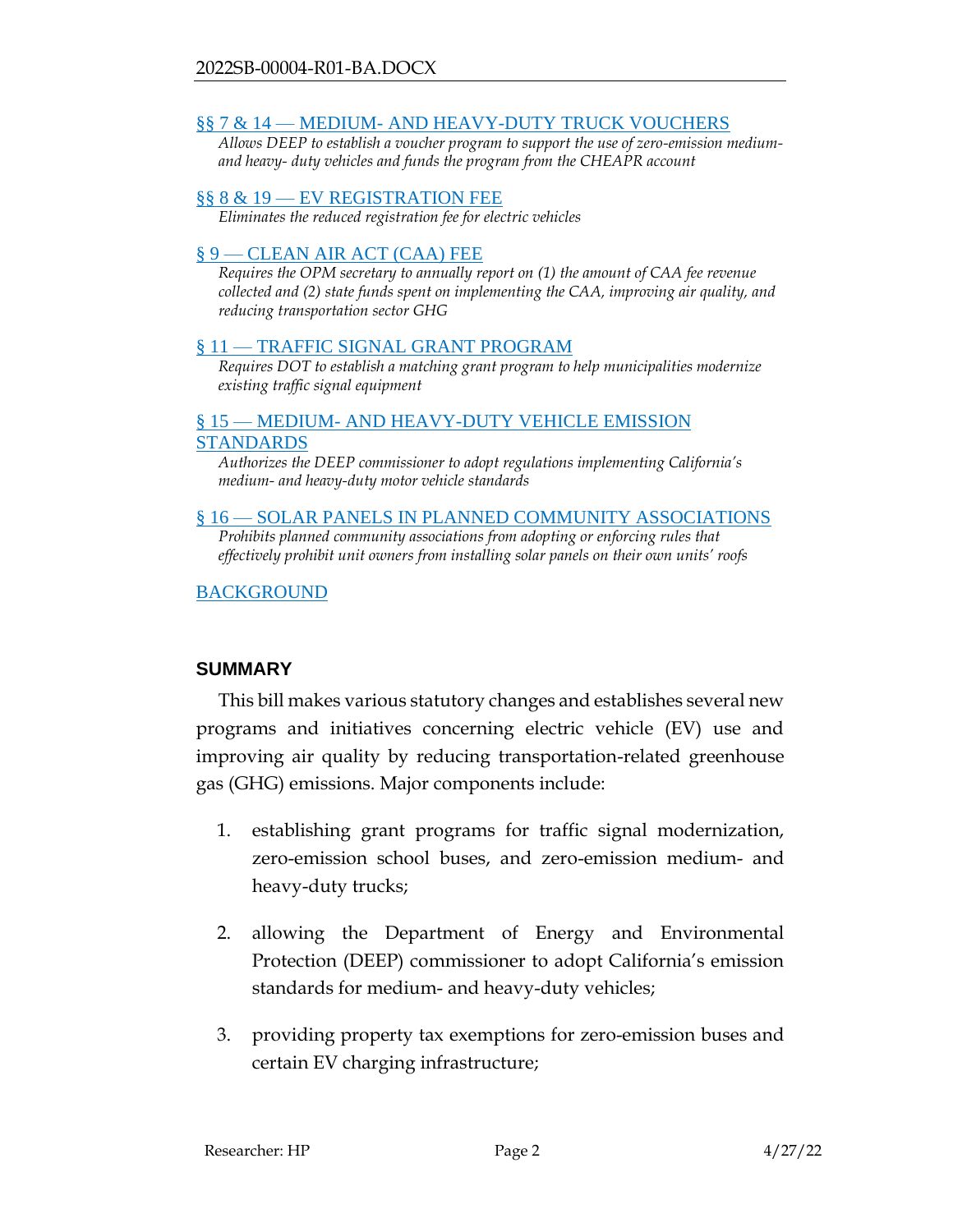- 4. modifying the Connecticut Hydrogen and Electric Automobile Purchase Rebate (CHEAPR) program, including by expanding eligibility, giving priority for incentives to people with low incomes and environmental justice community residents, allowing incentives for electric bicycles, and increasing its funding; and
- 5. establishing "right to charge" provisions for renters and unit owners in condominiums and common interest communities.

The bill also makes minor, technical, and conforming changes.

EFFECTIVE DATE: July 1, 2022, unless otherwise noted below.

\*Senate Amendment " $A$ " principally (1) eliminates the underlying bill's (a) requirement that DOT establish a state carbon budget and (b) bonding authorizations for traffic signal and school bus matching grant programs (see BACKGROUND, *Related Bills*); (2) adds the provisions on medium- and heavy-duty truck emission standards and rooftop solar panels in planned community associations; (3) staggers the implementation of the renters' right to charge provisions; (4) eliminates the underlying bill's provisions placing the Clean Air Act (CAA) fee into dedicated accounts and instead requires the Office of Policy and Management (OPM) to report on CAA- and air-quality-related expenses; and (5) transfers funds from the Regional Greenhouse Gas Initiative to the CHEAPR account and allows DEEP to use the account to fund the medium- and heavy-duty vehicle voucher program.

## <span id="page-2-0"></span>**§ 1 — STATE FLEET ELECTRIFICATION**

*Modifies the schedule for electrifying the state fleet, prohibits procurement of dieselpowered buses after January 1, 2024, and requires DOT and DAS to report certain information to the legislature*

## *Cars and Light Duty Trucks*

Current law requires that, beginning January 1, 2030, at least 50% of state-purchased or -leased cars and light duty trucks be zero-emission vehicles. The bill eliminates this requirement and instead requires the state to acquire cars and light duty trucks that are battery electric vehicles on the following schedule: (1) 50% by January 1, 2026, (2) 75%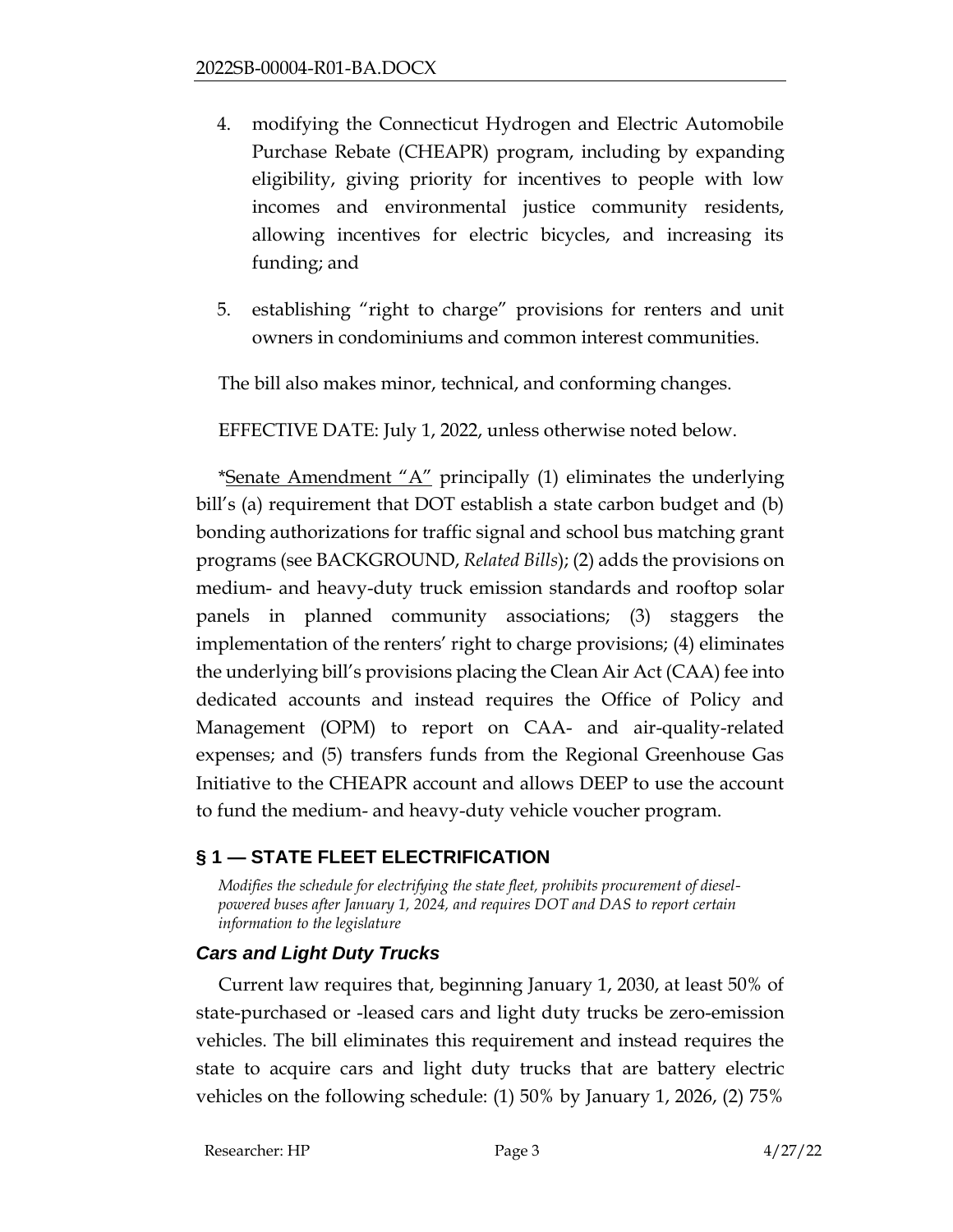by January 1, 2028, and (3) 100% by January 1, 2030.

Under the bill, a "battery electric vehicle" is a vehicle that operates solely by use of a battery or battery pack, or that is powered primarily by an electric battery or battery pack and uses a flywheel or capacitor that stores energy produced by an electric motor or through regenerative braking to assist in vehicle operation.

The bill also requires the Department of Administrative Services (DAS) to consider the lower cost of maintaining battery electric vehicles when establishing the amount to lease the vehicles to another state agency.

*Report on Noncompliance.* Under the bill, if the state fleet does not meet the above requirements, DAS must report to the Government Administration and Elections (GAE), Transportation, and Environment committees to (1) explain why the requirements were not met and (2) propose an alternative schedule to meet them, considering available funds and market conditions for battery electric vehicles and associated charging infrastructure. This report must be submitted annually starting January 1, 2026.

#### *Buses*

Existing law requires that, starting January 1, 2030, at least 30% of state-purchased or -leased buses be zero-emission buses. Beginning January 1, 2024, the bill also prohibits the state from procuring, purchasing, or leasing diesel-fueled transit buses.

A "zero-emission bus" is an urban bus certified by the California Air Resources Board's executive director as producing zero emissions of any criteria pollutant under all operational modes and conditions.

### *Exemptions*

The bill's fleet requirements to not apply to emergency vehicles, sport utility vehicles, buses or vans that transport individuals in wheelchairs, specialty upfitted motor vehicles, or camp trailers.

## *Study and Reporting*

Researcher: HP Page 4 4/27/22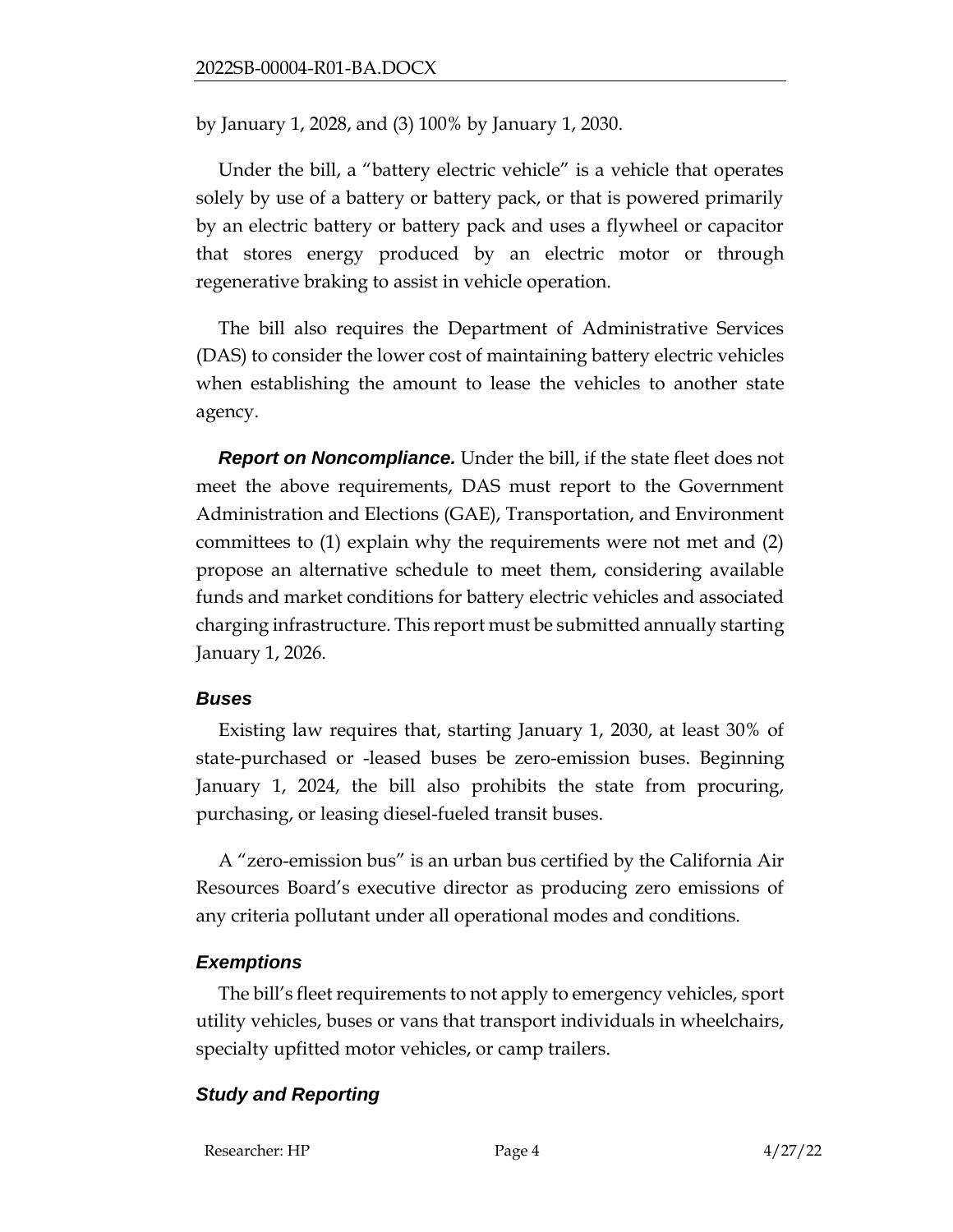Existing law requires DAS, in consultation with DOT, to conduct a study and report certain information about zero-emission buses to the GAE and Transportation committees.

The bill adds two components to this study by requiring the agencies to (1) develop a plan to implement zero-emission buses statewide and (2) identify barriers to implementation. It also eliminates the current requirement that the agencies study the feasibility of a competitive bid process for total procurement of zero-emission vehicles and instead requires that they do so for light-, medium-, and heavy-duty battery electric vehicles and fuel cell electric vehicles. Under the bill, DAS must report the study's results and a copy of the implementation plan to the committees by January 1, 2024.

EFFECTIVE DATE: October 1, 2022

#### <span id="page-4-0"></span>**§§ 2 & 3 — RIGHT TO CHARGE IN CONDOMINIUMS AND COMMON INTEREST COMMUNITIES**

*Establishes "right to charge" in condominiums and common interest communities by voiding governing document provisions that unreasonably restrict EV charging installation in a unit or limited common element parking space; establishes requirements for processing applications and provisions applicable to charging station installation*

The bill establishes "right to charge" provisions for unit owners in condominiums (§ 2) and common interest communities (§ 3). Beginning October 1, 2022, the bill makes void and unenforceable any provision in declarations, bylaws, rules, or condominium instruments, as applicable ("governing documents"), that prohibit or unreasonably restrict EV charging station installation in a unit or limited common element parking space.

An EV charging station is an electric component assembly or cluster of component assemblies designed specifically to charge batteries in EVs by permitting the transfer of electric energy to a battery or other storage device. Limited common elements are portions of the condominium or common interest community designated as reserved for the use of one or more units, but not all units.

Under the bill, EV charging stations in condominiums and common interest communities must meet all applicable health and safety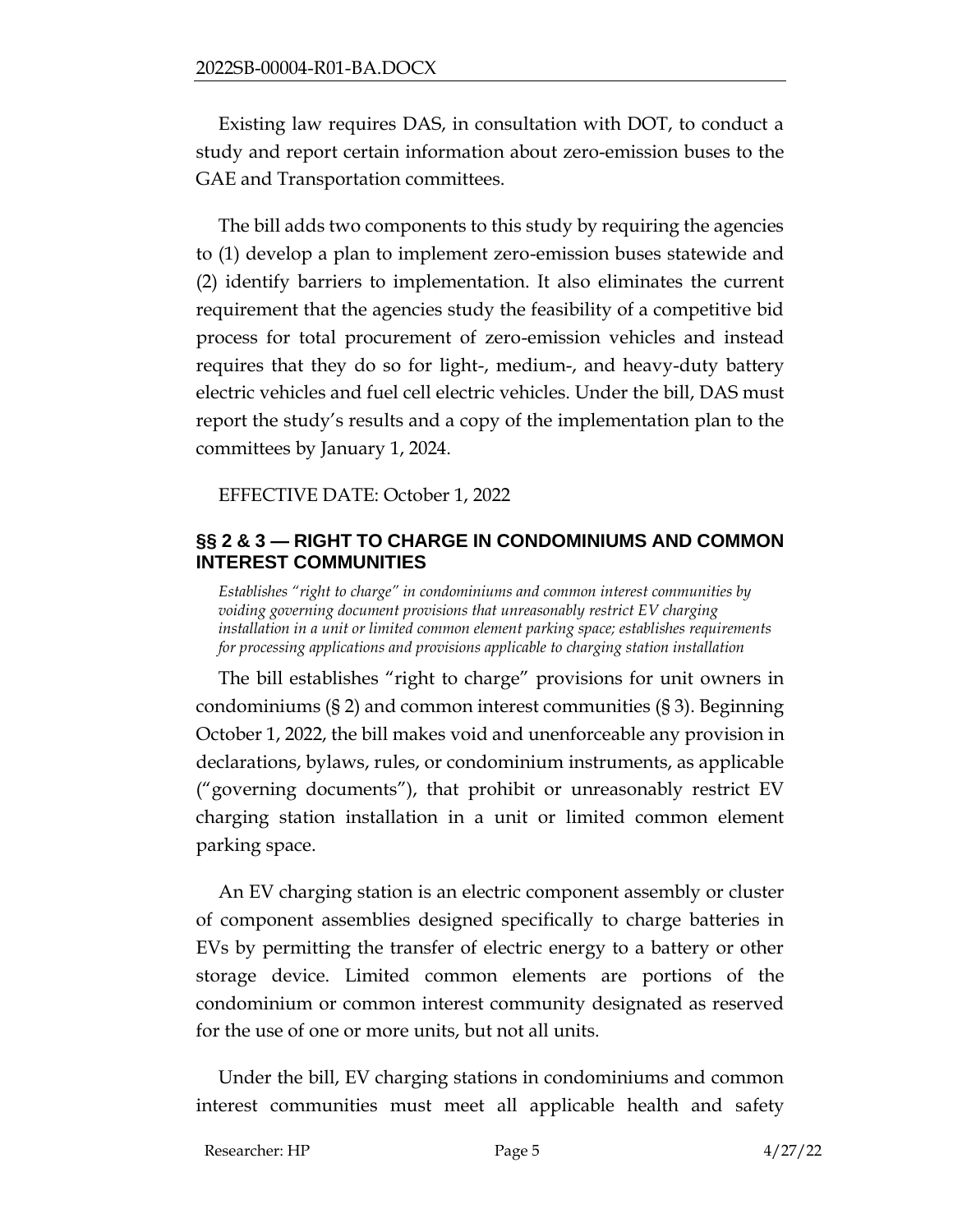standards and requirements under federal, state, or municipal law.

#### *Exceptions*

The bill's right to charge provisions do not apply to condominiums and common interest communities that (1) impose "reasonable restrictions" on EV charging stations or (2) have EV charging stations in a number that is at least equal to 15% of the units. Reasonable restrictions are those that do not significantly increase an EV charging station's cost or decrease its efficiency or specified performance.

### *Application Processing*

Under the bill, unit owners may apply to install an EV charging station to the applicable governing body (board of directors or executive board). If the parking space is located in a limited common element, the unit owner must have written approval from each owner of each unit that has reserved use of the limited common element parking space. The governing body must (1) acknowledge, in writing, the application within 30 days after receiving it and (2) approve or deny an application, in writing, within 60 days after receiving it. The governing body must process the application in the same way as the governing documents require for other additions, alterations, or improvements.

Under the bill, unless the governing body reasonably requests additional information within the 60-day period for acting on an application, an application that is not denied in that timeframe is deemed approved.

### *Conditions for Approval*

Under the bill, the governing body must approve an EV charging installation if the owner agrees in writing to:

- 1. comply with provisions in the governing documents regarding an addition, alteration, or improvement;
- 2. have a licensed and insured contractor install the charging station;
- 3. provide a certificate of insurance within 14 days after approval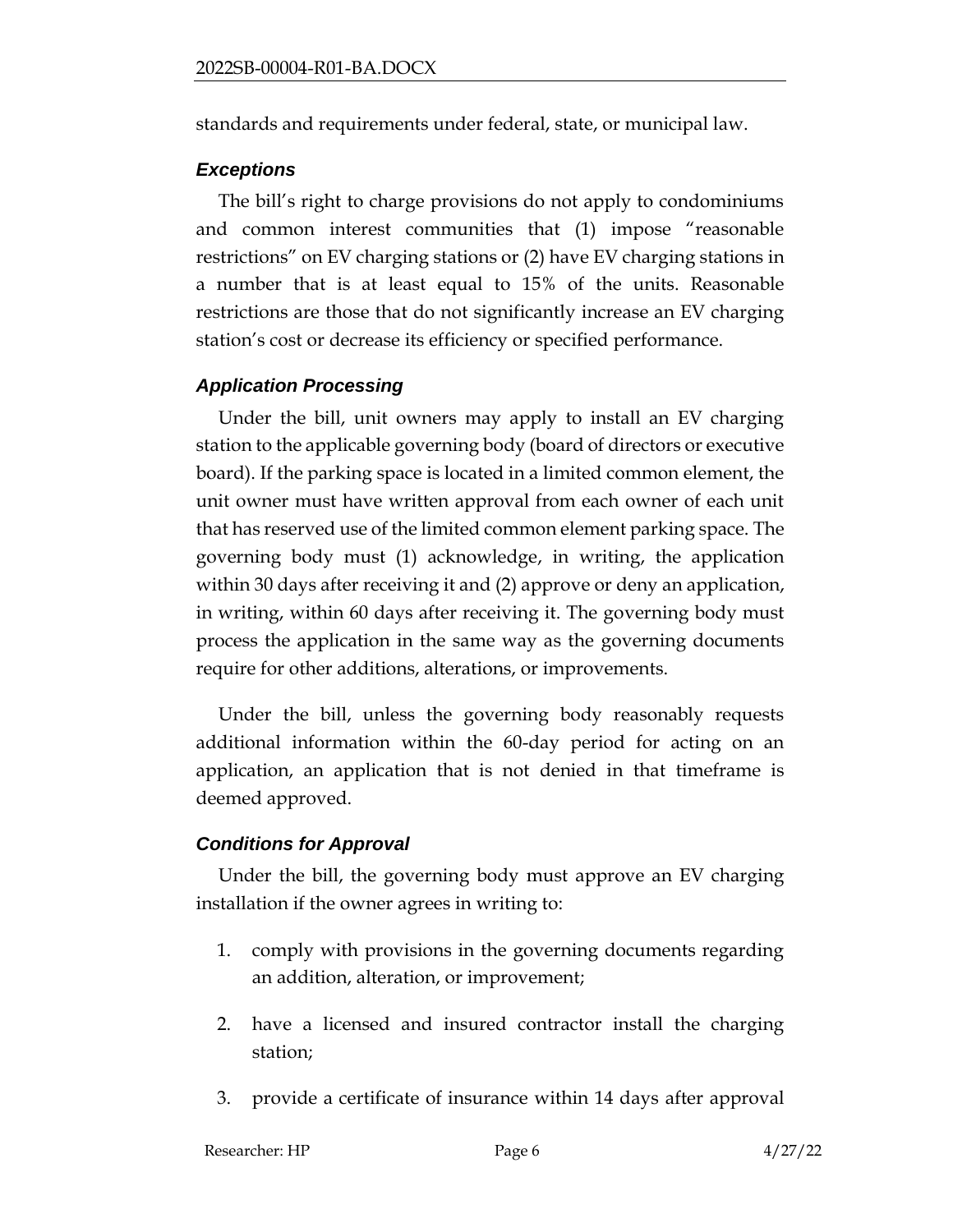that shows insurance coverage in amounts the board deems sufficient;

- 4. pay for the charging station's installation-associated costs (e.g., increased master policy premiums, association attorney's fees, engineering or professional fees, permits, and applicable zoning compliance); and
- 5. pay for the charging station's electricity usage.

## *Unit Owner Responsibilities*

The bill makes the unit owner, and each successive owner, of the EV charging station responsible for the following:

- 1. costs for damage to the EV charging station, common elements, or units due to the EV charging station's installation, use, maintenance, repair, removal, or replacement;
- 2. costs to maintain, repair, and replace the EV charging station until its removal;
- 3. costs to restore the physical space where the charging station was installed after its removal;
- 4. associated electricity costs;
- 5. common expenses from uninsured losses under any master insurance policy the association holds on behalf of unit owners; and
- 6. disclosing to prospective buyers (a) the charging station's existence, (b) the associated responsibilities, and (c) that the purchaser accepts the charging station unless it is removed before the unit's transfer.

The bill also specifies that a unit owner is not required to maintain liability coverage for an existing National Electrical Manufacturers Association standard alternating current power plug.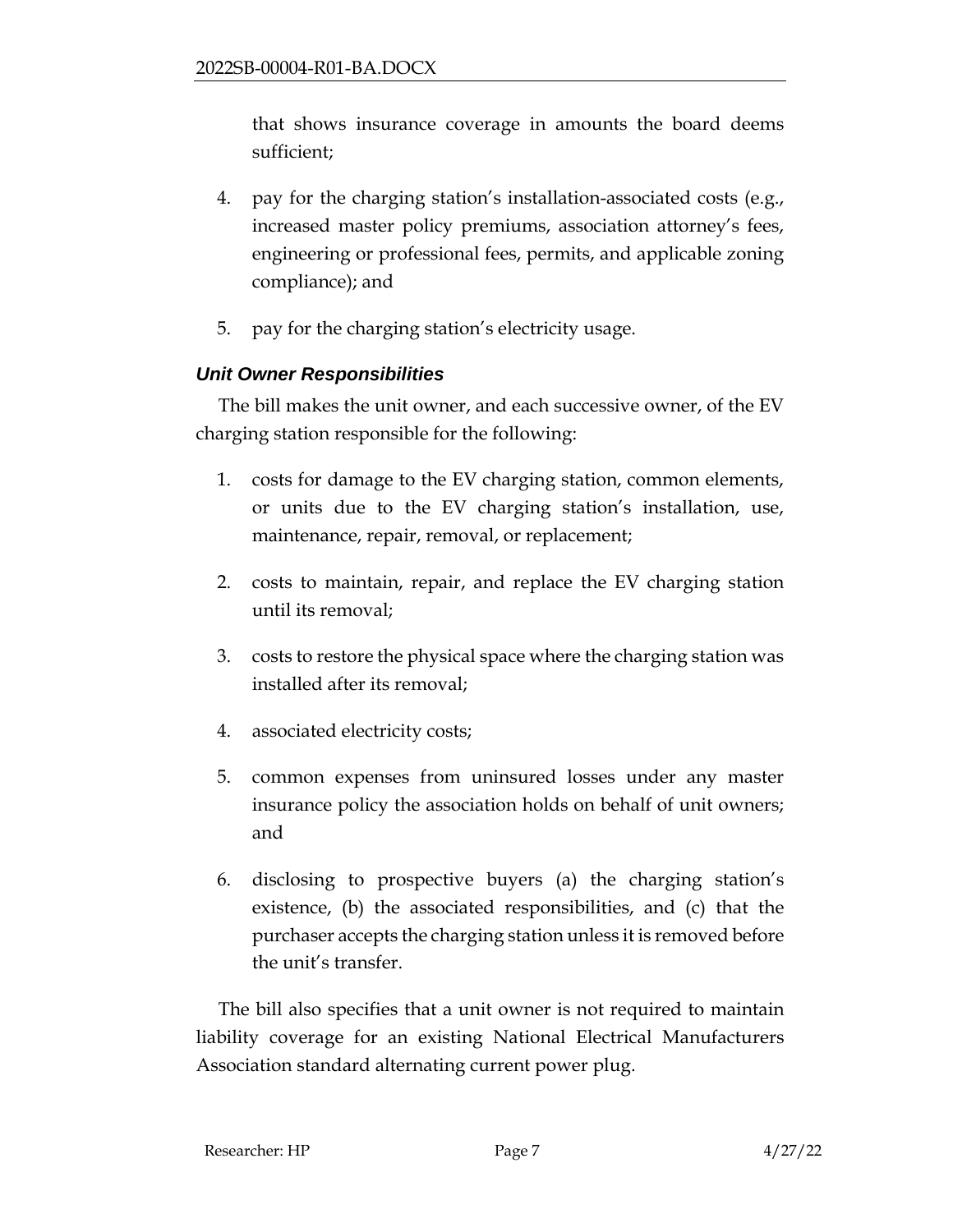## *Permitted Association Actions*

The bill specifically authorizes associations to do the following:

- 1. install an EV charging station in the common elements to be used by all unit owners and develop appropriate rules for the station's use;
- 2. create a new parking space where one did not previously exist to facilitate installing an EV charging station;
- 3. require the unit owner to remove the EV charging station before the unit's sale unless the purchaser agrees to take ownership of the station; and
- 4. assess the unit owner for any uninsured portion of a loss associated with an EV charging station, from a deductible or otherwise, regardless of whether the association submits an insurance claim.

# *Attorney's Fees*

The bill specifies that the prevailing party must be awarded reasonable attorney's fees in any action by an association seeking to enforce compliance with the bill.

EFFECTIVE DATE: October 1, 2022

# <span id="page-7-0"></span>**§ 4 — RENTERS' RIGHT TO CHARGE**

*Generally requires landlords of dwelling units to approve a tenant's written request to install an EV charging station at the tenant's dedicated parking space, but staggers implementation of the requirement based on the landlord's number of units; specifies the contents and terms of the written request and the landlord-tenant agreement*

The bill generally requires landlords of dwelling units to approve a tenant's written request to install an EV charging station (see above) at the tenant's dedicated parking space if the request (1) meets the bill's requirements and (2) complies with the landlord's procedural approval process for property modifications. It specifies that landlords are not obligated to provide an additional parking space to a tenant to accommodate an EV charging station.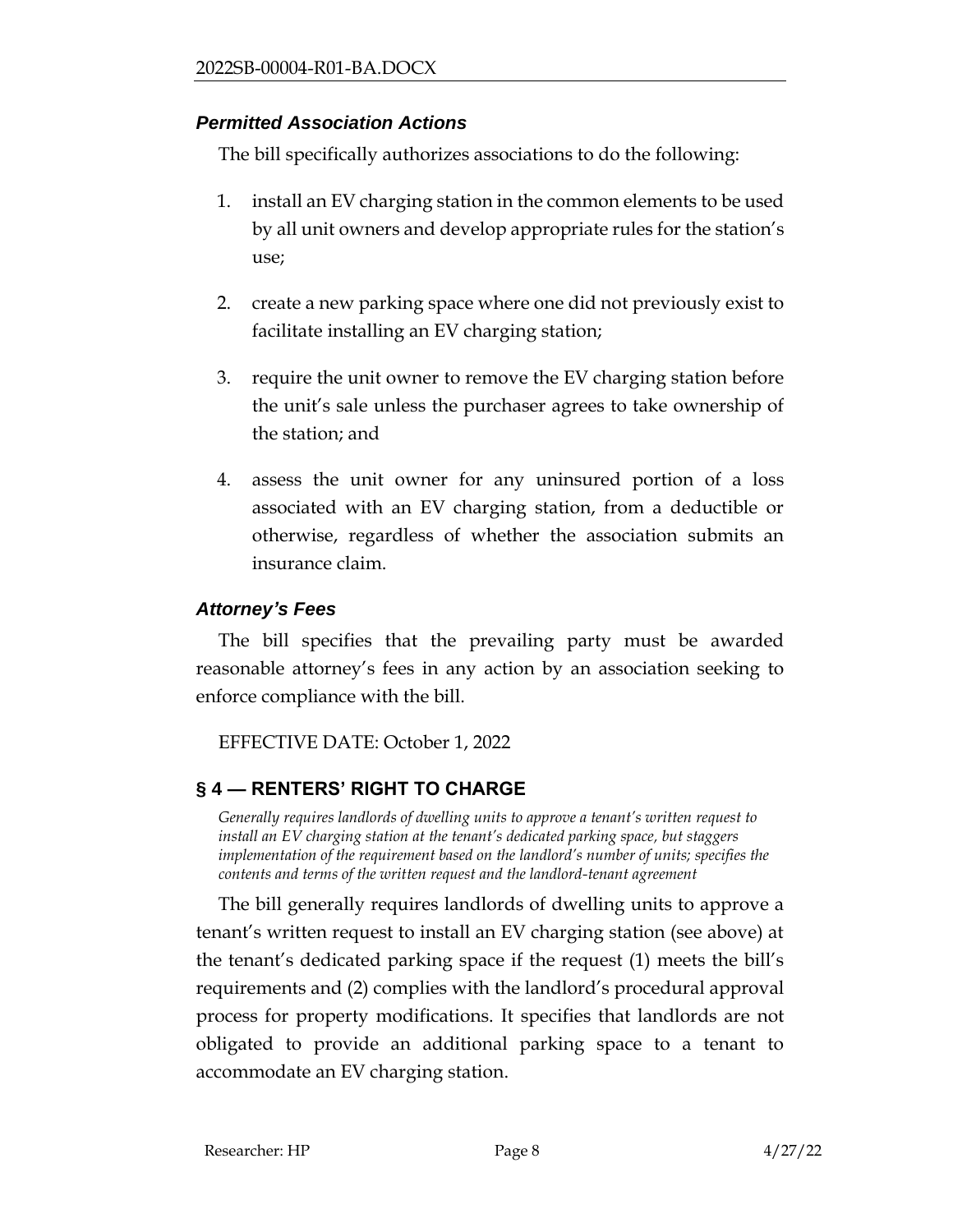The bill phases in this installation approval requirement based on the number of dwelling units a landlord has. Specifically, the requirement applies to agreements executed, extended, or renewed on or after (1) October 1, 2022, for landlords of 250 dwelling units or more, (2) October 1, 2023, for landlords of more than 50 but fewer than 250 units, and (3) October 1, 2024, for landlords of 50 or fewer units.

Under the bill, a "dedicated parking space" is a parking space located within a tenant's separate interest or a parking spot that is a common area, but subject to an individual tenant's exclusive use rights. It includes a garage space, carport, or parking space that is specifically designated for the lessee's use. A "dwelling unit" is any house or building, or part of one, that is occupied or designed to be occupied, or is rented, leased, or hired out to be occupied as a residence.

The bill also requires an EV charging station, and all property modifications and improvements, to comply with applicable state, federal, or municipal laws and zoning requirements, land use requirements, covenants, conditions, and restrictions.

### *Exceptions*

The bill's requirements do not apply to residential rental property where:

- 1. the dwelling unit has EV charging stations for tenants' use in at least 10% of designated parking spaces;
- 2. parking is not provided as part of the rental agreement;
- 3. there are fewer than five parking spaces;
- 4. the property's development is assisted by an allocation of Low Income Housing Tax Credits under federal tax law; or
- 5. the property is managed by a housing authority created under state law.

#### *Request and Agreement*

Under the bill, a tenant's written request to install an EV charging

| Researcher: HP | Page 9 | 4/27/22 |
|----------------|--------|---------|
|                |        |         |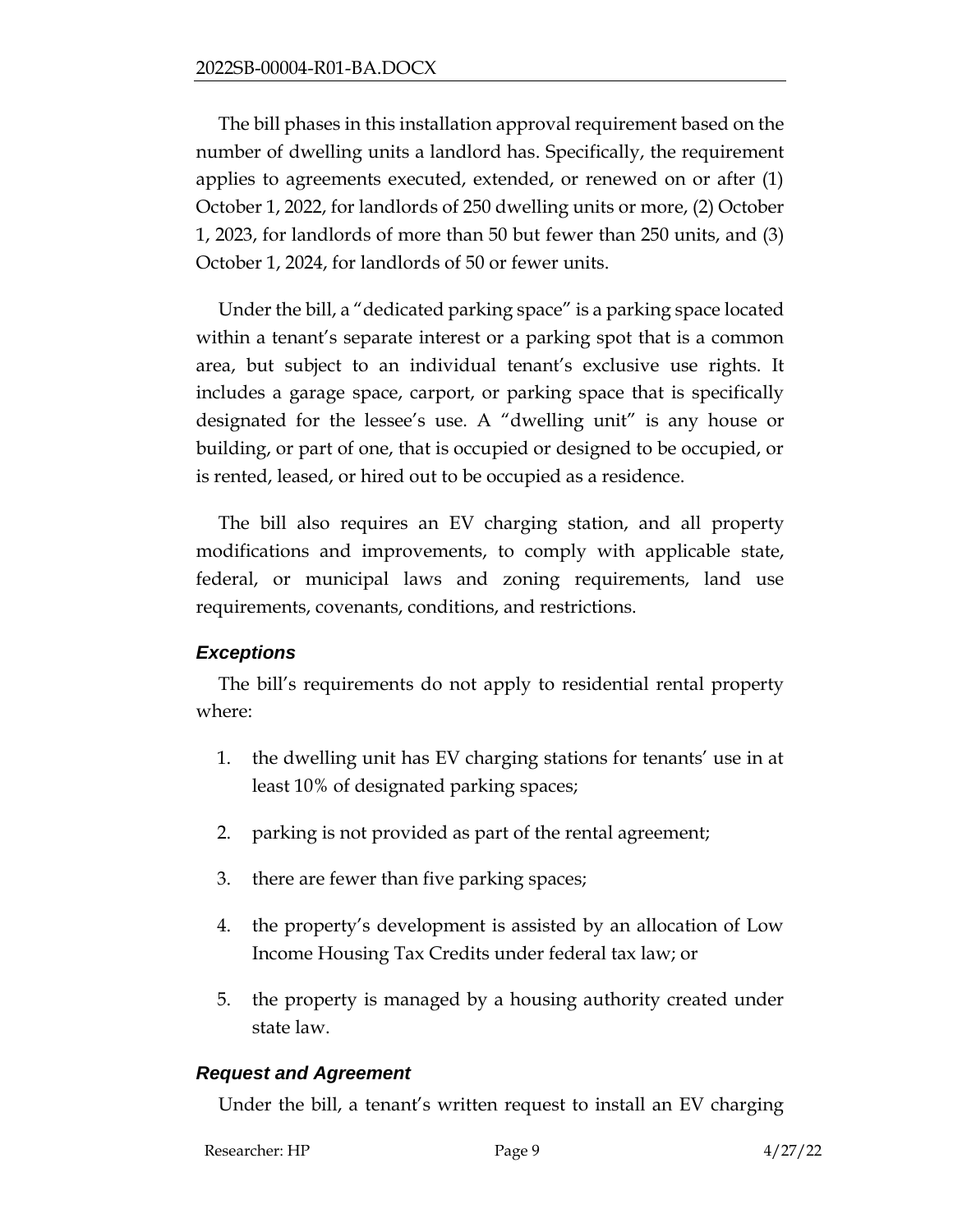station must indicate his or her consent to enter into a written agreement with the landlord that includes provisions on the following:

- 1. installing, using, maintaining, and removing the EV charging station and its infrastructure;
- 2. a complete financial analysis and scope of work for installing the EV charging station and its infrastructure;
- 3. payment to the landlord for any costs associated with the landlord's installation of the EV charging station and its infrastructure before any modification or improvement to the rental property (e.g., permitting, supervision, construction costs, performance bonds);
- 4. payment for the landlord's incurred costs associated with the electric usage of the EV charging station and costs for damage, maintenance, repair, removal, and replacement of the EV charging station (including changes or improvements to the rental property);
- 5. if another tenant will use the EV charging station, a requirement for the tenant who requested it to enter into a cooperative agreement with the other tenant and the landlord about electricity metering procedures and each party's responsibilities and duties (costs, including attorney's fees, metering costs, and other fees related to the agreement, are the tenants' responsibility);
- 6. maintaining a general liability insurance policy that covers the EV charging station and names the landlord as an additional insured, beginning on the date of construction approval and until the tenant forfeits possession of the unit to the landlord;
- 7. a requirement that the tenant (a) post a surety bond in an amount equal to the cost of removing the EV charging station or (b) allow the landlord to withhold all or part of a security deposit when the tenancy ends for any damages he or she suffers due to the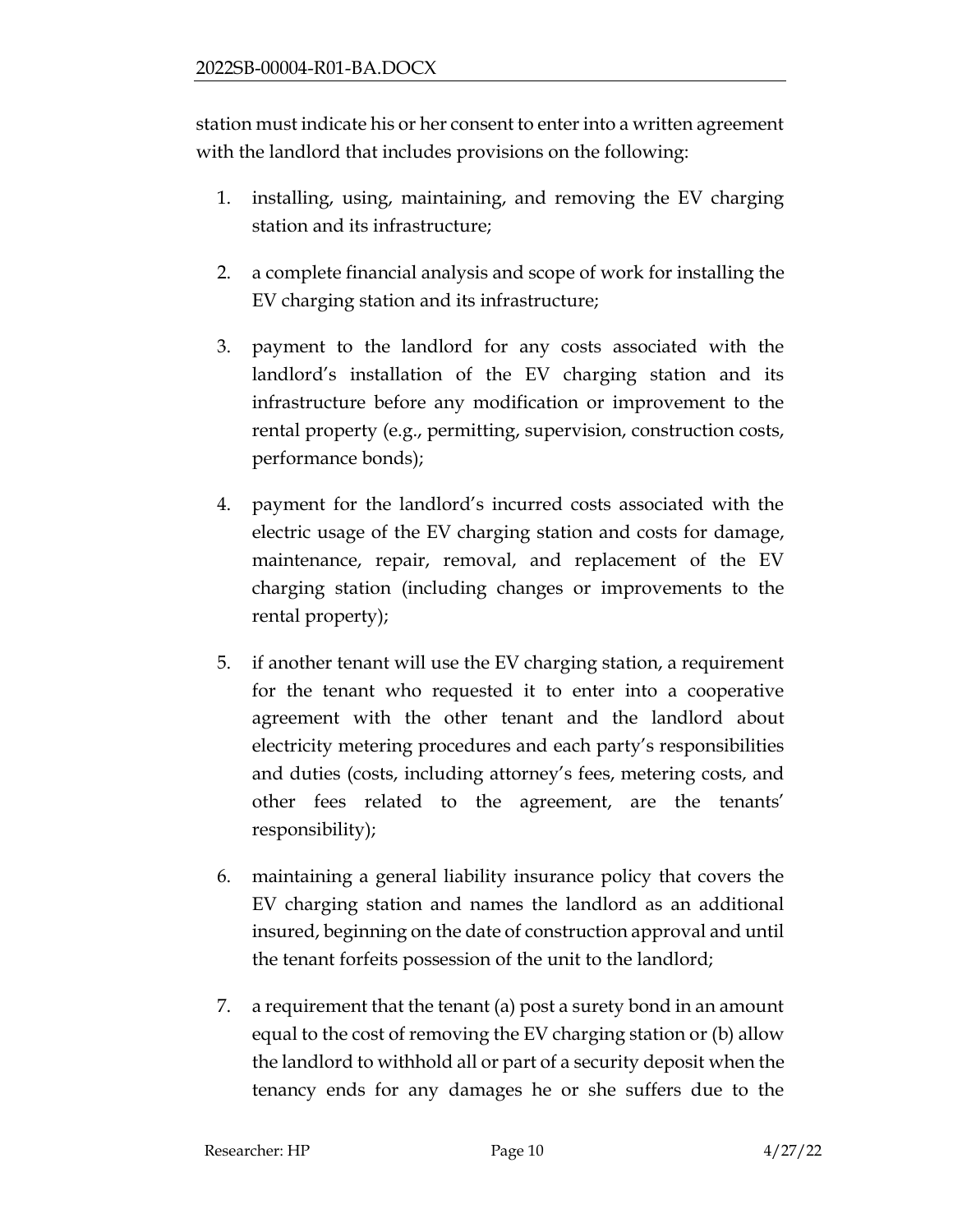tenant's failure to comply with the requirements for removing the charging station and its infrastructure; and

8. a requirement for the tenant to agree to designate the station as a fixture of the rental property if the tenant does not remove it upon the lease's termination.

EFFECTIVE DATE: October 1, 2022

## <span id="page-10-0"></span>**§§ 5 & 17 — NEW CONSTRUCTION EV CHARGING REQUIREMENTS**

*Requires a certain percentage of parking spaces in certain new construction to be equipped with either EV charging stations or charging station infrastructure*

Under the bill, starting January 1, 2023, DAS must require that each new construction of a state facility with total costs over \$100,000 be installed with level two EV charging stations in at least 20% of parking spaces designated for cars or light-duty trucks.

The bill also requires that level two EV charging stations be installed in new construction school building projects on any project list that DAS submits to the legislature beginning July 1, 2023. It does so by prohibiting DAS from approving a school building project plan that does not provide for level two EV charger installation in at least 20% of parking spots for cars or light-duty trucks at the school building.

Starting January 1, 2023, the bill requires municipalities to require that each new construction of a commercial building or multi-unit residential building with 30 or more parking spaces be equipped with EV charging infrastructure in at least 10% of parking spaces. Municipalities may, through their legislative bodies, require these buildings to have charging infrastructure in a higher percentage of spaces. The charging infrastructure must be capable of supporting level two EV or direct current fast charging stations.

Under the bill, a "level two EV charging station" is an EV charging station that supplies 208 to 240 volt alternating current. A "direct current fast charging station" is an EV charging station that uses direct current electricity providing 40 kilowatts or greater.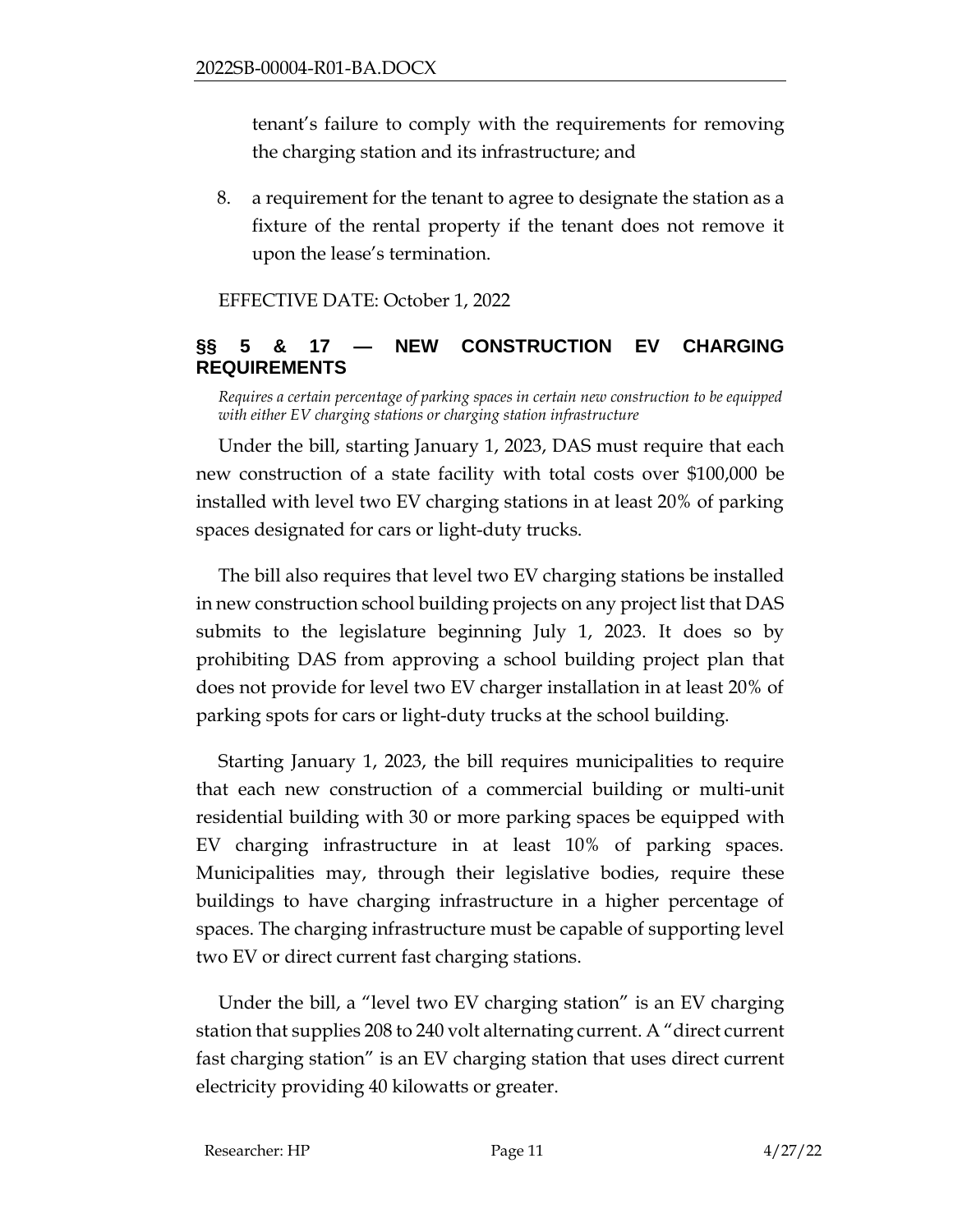#### EFFECTIVE DATE: October 1, 2022

### <span id="page-11-0"></span>**§ 6 — PROPERTY TAX EXEMPTIONS**

*Exempts from property taxes certain EV charging stations, fuel cell vehicle refueling equipment, and zero-emission school buses*

The bill exempts from property tax (1) level two EV charging stations (see § 5) located on commercial or industrial property, (2) EV charging stations located on residential property, (3) refueling equipment for fuel cell electric vehicles, and (4) zero-emission school buses (see § 1).

Under the bill, a zero-emission school bus is a school bus certified by the Environmental Protection Agency (EPA) as having a drivetrain that produces, under any possible operational mode or condition, zero exhaust emission of any EPA-listed air pollutant or GHG (42 U.S.C. § 16091(a)(8)).

EFFECTIVE DATE: October 1, 2022, and applicable to assessment years starting on or after that date.

## <span id="page-11-1"></span>**§§ 7, 10 & 18 — CHEAPR PROGRAM**

*Makes numerous changes to the CHEAPR program, including making the CHEAPR board advisory-only, modifying the board's membership, giving priority to low-income individuals and residents of environmental justice communities, and extending eligibility to businesses, municipalities, nonprofits, and e-bikes; directs all of the greenhouse gas reduction fee and part of Regional Greenhouse Gas Initiative funds to the CHEAPR account* 

The bill makes numerous changes to the CHEAPR program, some of which correspond to agency practice. Under current law, the CHEAPR board is responsible for the program's administration. The bill (1) requires DEEP to administer the program; (2) makes the CHEAPR board advisory, responsible for advising the DEEP commissioner on priorities for allocating, distributing, and using CHEAPR funds; and (3) eliminates the program's sunset date (December 31, 2025), thereby making the program permanent.

The bill modifies the program parameters for the vehicle rebates and adds a component for electric bicycles (e-bikes). For both components, the bill allows the program to offer rebates or vouchers ("incentives"). It also increases funding for the program.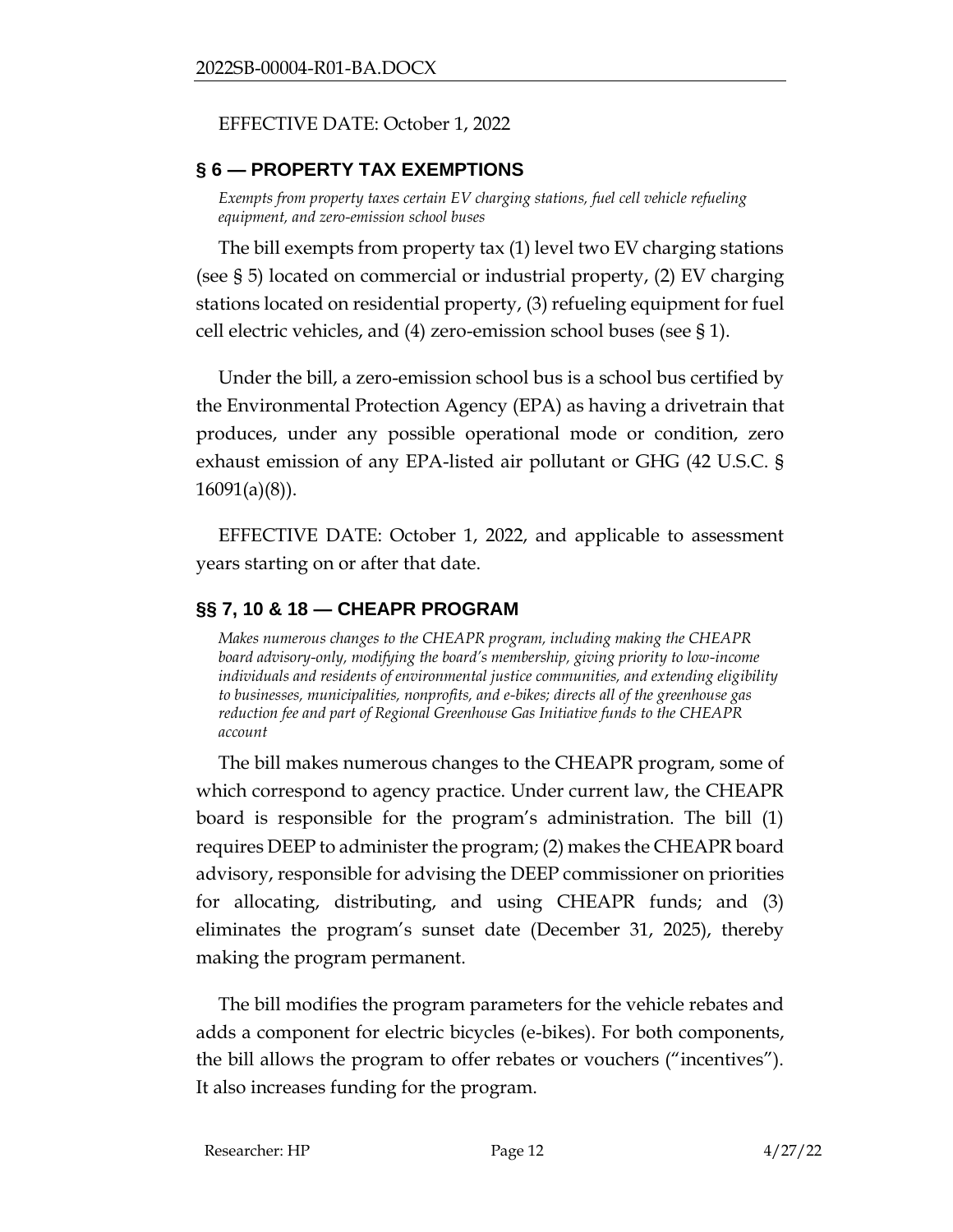## *Advisory Board*

The bill modifies the CHEAPR board's membership. First, it adds the Public Utilities Regulatory Authority chairperson, or her designee, as an ex-officio member. As under existing law, the other ex-officio members are the DEEP commissioner, the consumer protection commissioner, and the Green Bank president (or their designees).

The bill also (1) increases the number of appointed members from six to 10 by adding appointments for the Transportation Committee leaders and (2) specifies qualifications for some existing members, as shown in Table 1.

| <b>Appointing Authority</b>     | Qualification                                           |
|---------------------------------|---------------------------------------------------------|
| House speaker*                  | Representative of an environmental organization         |
|                                 | knowledgeable in EV policy*                             |
| Senate president pro tempore*   | Owner or manager of bicycle sale or repair business     |
| House majority leader*          | Representative of an organization representing an       |
|                                 | environmental justice community*                        |
| Senate majority leader*         | Representative of an automotive retailers' association* |
| House minority leader*          | Representative of an EV consumer association            |
| Senate minority leader*         | None specified*                                         |
| <b>Transportation Committee</b> | Representative of an organization promoting walking or  |
| House chairperson               | bicycling                                               |
| <b>Transportation Committee</b> | None specified                                          |
| Senate chairperson              |                                                         |
| <b>Transportation Committee</b> | Representative of an association representing EV        |
| House ranking member            | manufacturers                                           |
| <b>Transportation Committee</b> | None specified                                          |
| Senate ranking member           |                                                         |

**Table 1: CHEAPR Board Appointing Authorities and Qualifications**

\*Existing appointment/qualification

Under the bill, each appointed member serves a two-year term and may serve until the member's successor is appointed. The bill allows the advisory board to establish rules governing its internal procedures.

## *Program Funding*

The bill increases funding for the program by increasing and adding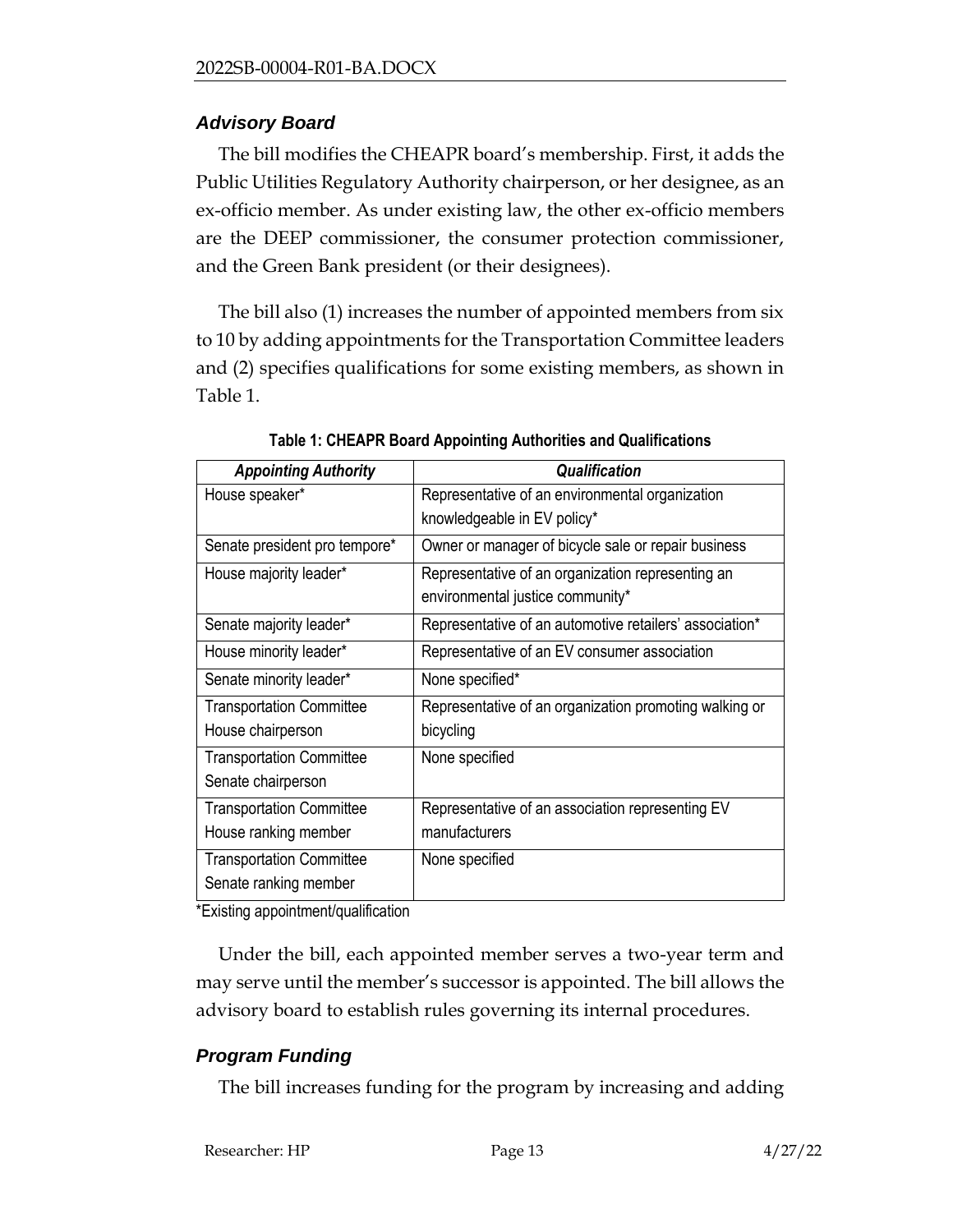revenue sources to the CHEAPR account.

First, it transfers the entirety of the GHG reduction fee to the CHEAPR account. Current law transfers only the first \$3 million collected from the fee, with the remainder going to the General Fund. By law, the fee is (1) \$15 for the registration of a new vehicle and (2) generally \$7.50 for new registrations and registration renewals.

Beginning with FY 24, the bill also diverts to the CHEAPR account the portion of Regional Greenhouse Gas Initiative (RGGI) proceeds allocated to the Green Bank according to a regulatory formula in excess of \$5.2 million. Currently, 23% of RGGI proceeds are allocated to the Green Bank for the Clean Energy Fund. (The bill also codifies existing practice regarding the Clean Energy Fund's uses.)

RGGI is a regional interstate "cap and trade" program to reduce GHG emissions. The program subjects the region's power plants to a declining cap on the amount of carbon dioxide they can emit and requires them to purchase emission allowances at quarterly auctions. Those that exceed the cap may buy credits from those that do not. Auction sales proceeds fund energy efficiency and renewal programs.

### *Vehicle Incentive Component*

*Eligible Vehicles.* Under the bill, the CHEAPR program provides incentives to state residents who purchase battery electric vehicles (BEVs), plug-in hybrid electric vehicles (PHEVs), or fuel cell electric vehicles (FCEVs). The bill makes hydrogen vehicles ineligible for incentives. This conforms to current program practice.

Additionally, the bill sets the maximum base manufacturer's suggested retail price (MSRP) for a vehicle to be eligible for an incentive at \$50,000, which applies from July 1, 2022, to June 30, 2027. Current law does not impose an MSRP cap, but under current program practice, the MSRP cap is \$42,000 for BEVs and PHEVs and \$60,000 for FCEVs.

*Eligible Entities.* Under current law, only individuals qualify for incentives through CHEAPR. The bill extends eligibility for incentives to in-state municipalities, businesses, nonprofits, and tribal entities. It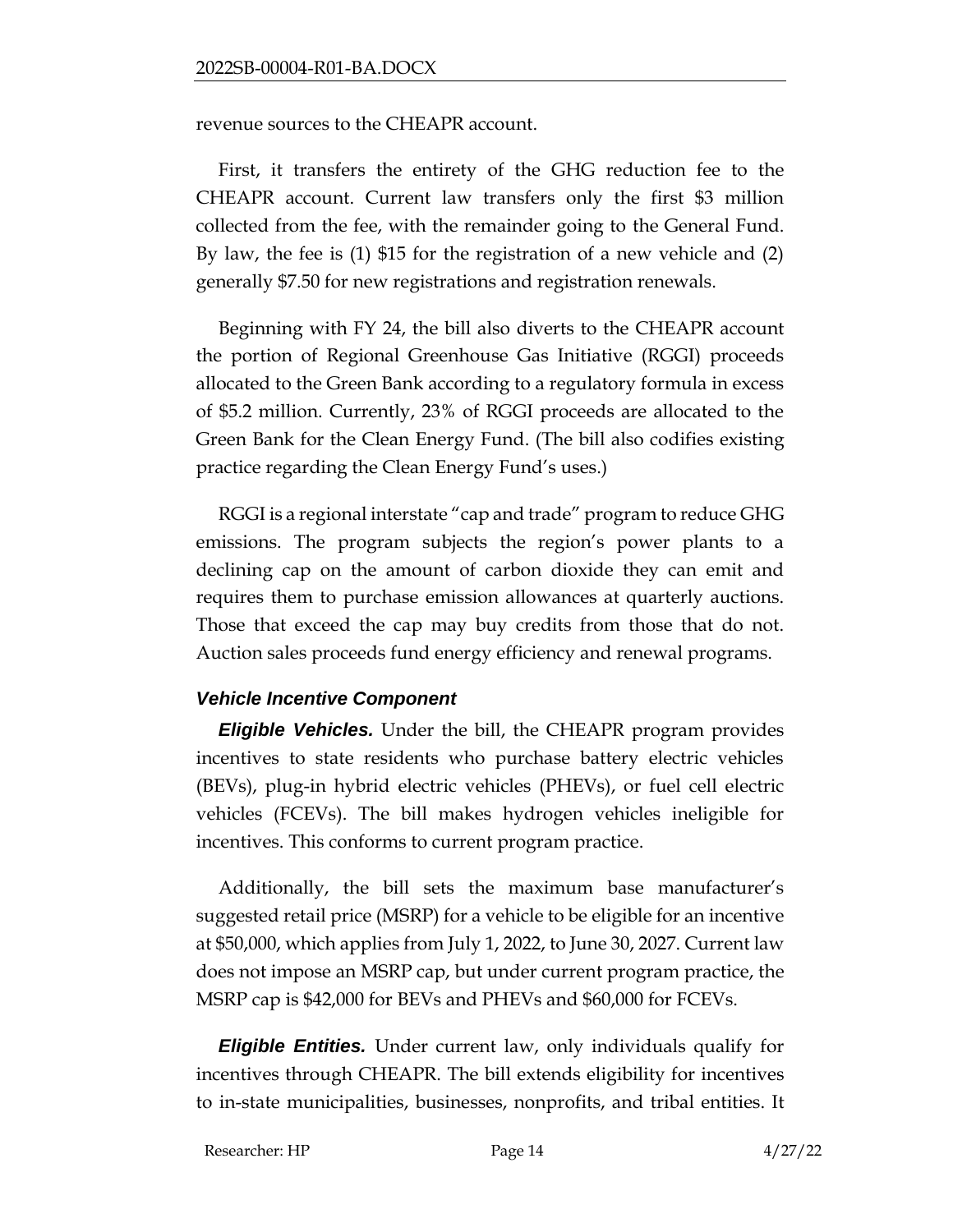limits these entities to 10 incentives per year, within available funds, and 20 incentives total. But it allows DEEP to issue additional incentives to eligible businesses or nonprofits that operate fleets exclusively in environmental justice communities (see BACKGROUND).

*Incentive Amounts and Income Eligibility.* The bill generally makes DEEP responsible for establishing and revising incentive amounts, with the advisory board's advice, but caps the amount of incentive for residents of environmental justice communities at 100% more than the standard incentive amount. Under current law, the board establishes rebate amounts.

The bill requires the DEEP commissioner to prioritize granting incentives to residents (1) of environmental justice communities; (2) with household incomes at or below 300% of the federal poverty level; or (3) who participate in state and federal assistance programs such as the Supplemental Nutrition Assistance Program, Low Income Home Energy Assistance Program, Head Start, and Operation Fuel. Under current agency practice, participants in certain income-qualified programs are eligible for higher rebates.

### *E-Bike Incentive Component*

The bill requires the DEEP commissioner to provide incentives through the CHEAPR program for state residents to purchase e-bikes. As with the vehicle component, the commissioner is generally responsible for determining incentive amounts, except that the incentive must be at least \$500. The bill also requires DEEP, in consultation with the advisory board, to determine the maximum income eligibility for ebike incentives.

The e-bike component must be designed to maximize air quality benefits associated with e-bike use and prioritize granting incentives to residents (1) of environmental justice communities; (2) with household incomes at or below 300% of the federal poverty level; or (3) who participate in state and federal assistance programs such as the Supplemental Nutrition Assistance Program, Low Income Home Energy Assistance Program, Head Start, and Operation Fuel.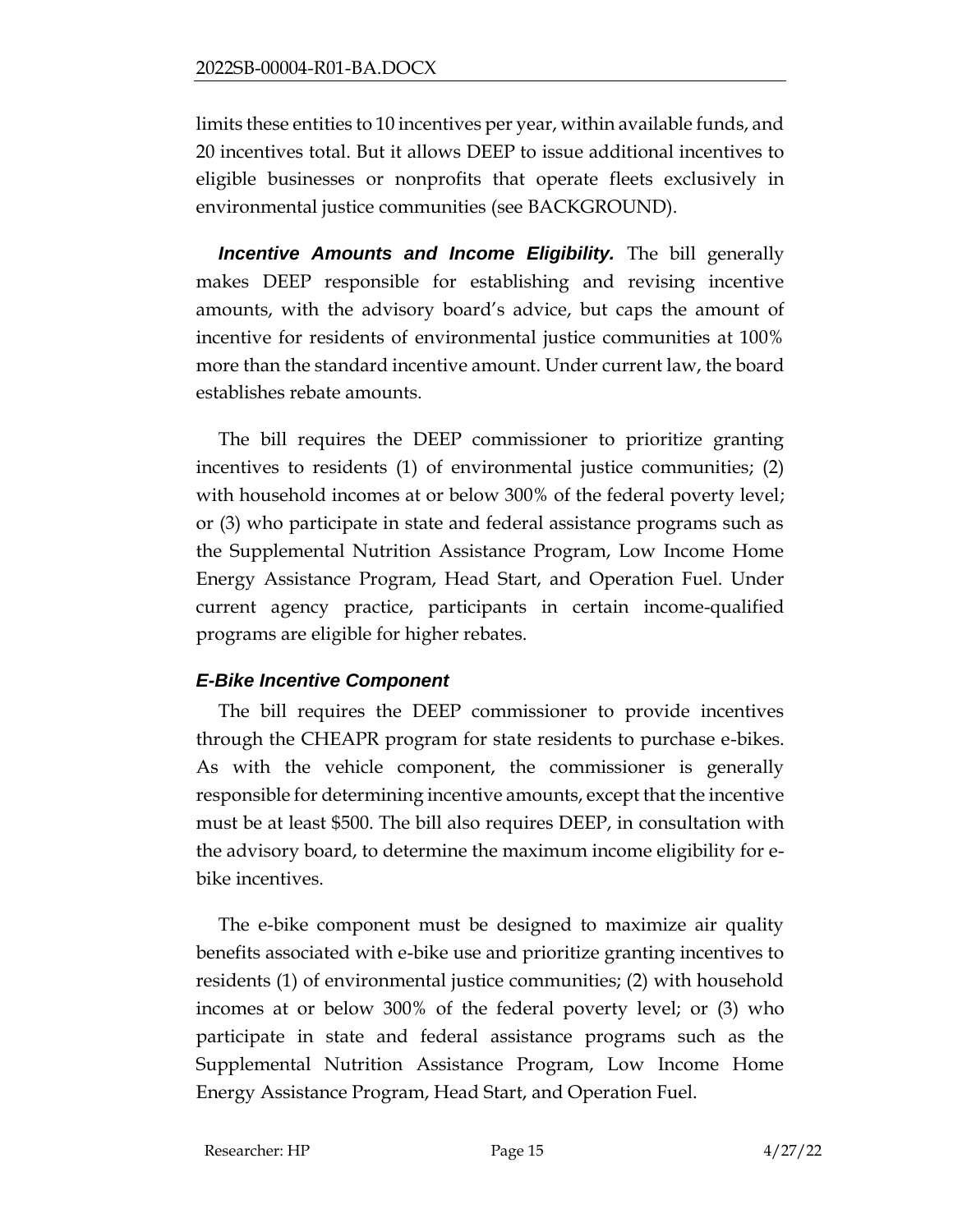Under the bill, from July 1, 2022, to June 30, 2027, an e-bike must have a base MSRP of \$3,000 or less to be eligible for a program incentive.

#### *Reporting*

The bill requires DEEP, rather than the CHEAPR board, to annually evaluate the program. It also requires that DEEP report annually, starting by June 20, 2024, to the Transportation and Environment committees on the program's status and effectiveness. The report must include information on program participation and the environmental benefits accruing to environmental justice communities and communities overburdened by air pollution.

#### *Outreach and Marketing*

Under the bill, DEEP must conduct outreach programs and implement a marketing campaign to promote CHEAPR.

EFFECTIVE DATE: The CHEAPR program provisions are applicable to appointments made on or after July 1, 2022.

## <span id="page-15-0"></span>**§§ 7, 12 & 13 — ZERO-EMISSION SCHOOL BUSES**

*Allows for 10-year school transportation contracts if the contract includes at least one zero-emission school bus, sets targets for converting school buses to zero-emission school buses, and establishes a matching grant program for zero-emission school buses and charging infrastructure*

### *School Bus Contracts*

Under current law, local and regional boards of education may enter into contracts for student transportation for a maximum term of five years. The bill allows them to have contracts with up to 10-year terms if the contract includes transportation provided by at least one school bus that is a zero-emission bus (see § 6, above).

### *Transition to Zero-Emission School Buses*

The bill requires that all school buses be zero-emission school buses by (1) January 1, 2030, in school districts entirely within, or that contain, an environmental justice community as of July 1, 2022 (see BACKGROUND) and (2) January 1, 2040, in the remaining districts. It also sets an interim requirement for school districts that are not located entirely within, or do not contain, an environmental justice community,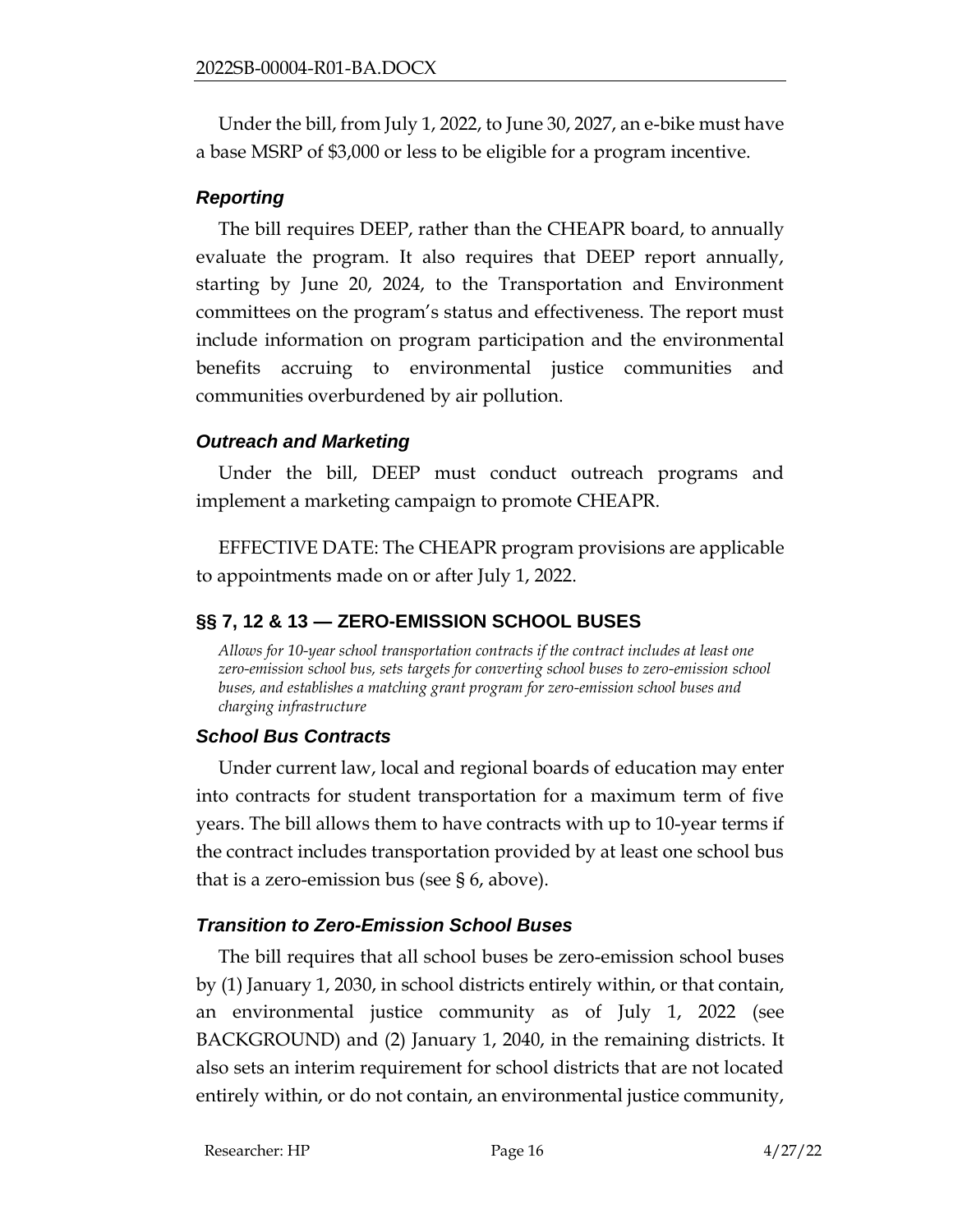requiring that 100% of buses in these districts be zero-emission school buses or alternative fuel school buses. An "alternative fuel school bus" is a school bus that reduces emissions and operates entirely or in part using liquified or compressed natural gas, hydrogen, propane, or biofuels.

#### *Grant Program*

The bill requires DEEP to establish and administer a grant program to provide matching funds necessary for municipalities, school districts, and school bus operators to submit federal grant applications and maximize federal funding to buy or lease zero-emission school buses and EV charging or fueling infrastructure.

Applications must be filed when and how the commissioner determines, and DEEP must determine the matching amount that applicants must provide. The bill requires DEEP to give preference to applications to purchase or lease zero-emission buses that will operate primarily in an environmental justice community.

#### *Technical Assistance*

The bill requires DEEP, within available funds and appropriations, to provide administrative and technical assistance to municipalities, school districts, and school bus operators transitioning to using zeroemission school buses, applying for federal grants for them, and installing EV charging and fueling infrastructure.

#### *Staff Funding*

The bill allows the DEEP commissioner to use funds from the CHEAPR account to pay for grant program staffing needs and the technical assistance.

EFFECTIVE DATE: The school bus contracts provision is effective October 1, 2022.

### <span id="page-16-0"></span>**§§ 7 & 14 — MEDIUM- AND HEAVY-DUTY TRUCK VOUCHERS**

*Allows DEEP to establish a voucher program to support the use of zero-emission mediumand heavy- duty vehicles and funds the program from the CHEAPR account*

Beginning January 1, 2023, the bill allows DEEP, within available

Researcher: HP Page 17 4/27/22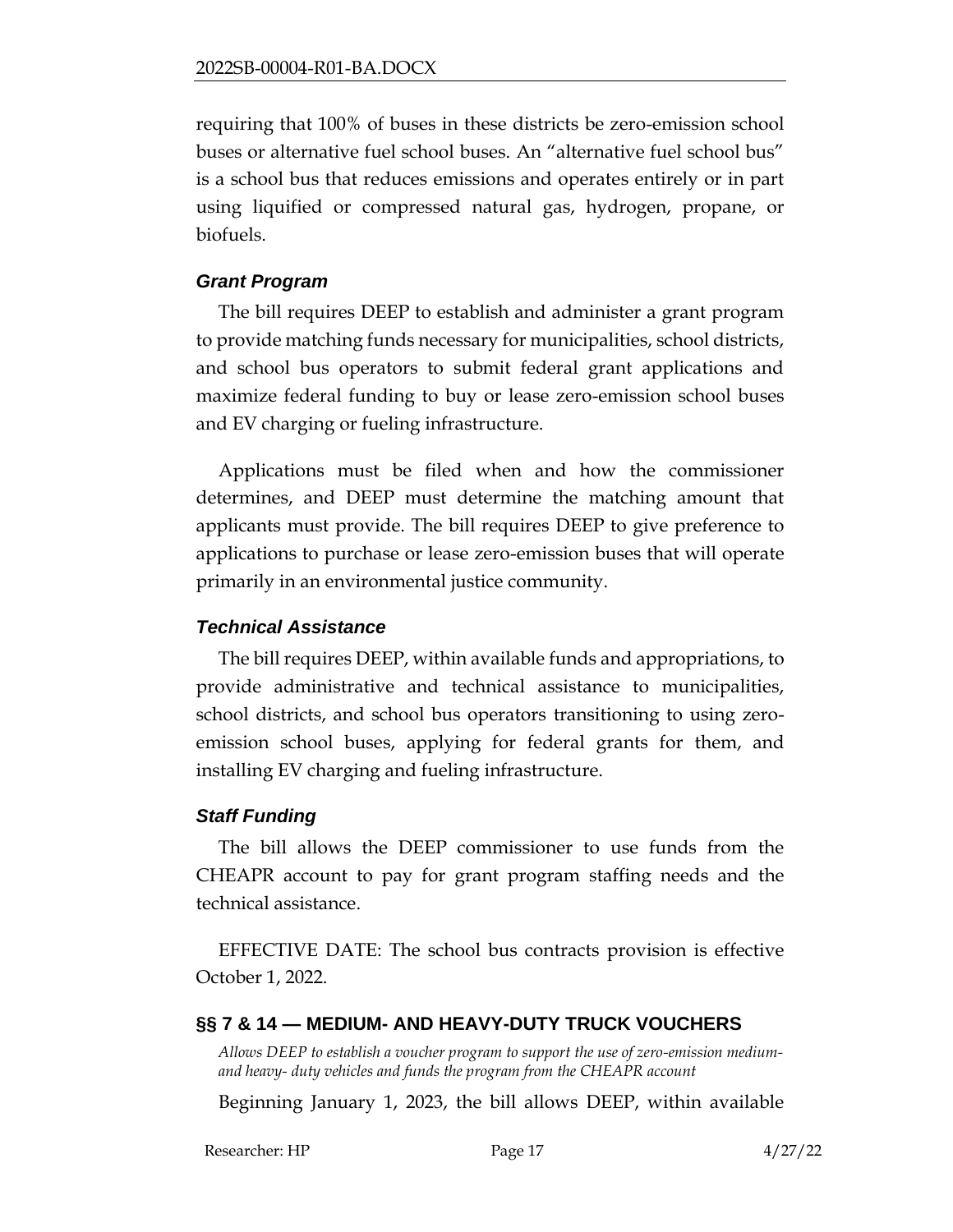funds, to establish a voucher program to support the use of zeroemission (1) vehicles within class 5 to class 13 of the Federal Highway Administration's (FHWA) vehicle category classification system (see BACKGROUND) and (2) school buses within class 3 to class 8 of the system. The DEEP commissioner must (1) consult with the education, motor vehicles, and transportation commissioners in establishing the program and (2) prescribe the time and manner for filing program applications. The bill funds the program through the CHEAPR account.

Under the bill, eligible technology for vouchers includes battery electric and fuel cell systems and EV charging infrastructure. Vouchers are unavailable for vehicle classes where there is no commercially available zero-emission technology. DEEP must (1) set aside 40% of available funding to maximize air pollution reduction in environmental justice communities (see BACKGROUND) and (2) consider the amount of available funding when awarding vouchers.

EFFECTIVE DATE: The provision requiring DEEP to establish the program and creating the account is effective October 1, 2022.

### <span id="page-17-0"></span>**§§ 8 & 19 — EV REGISTRATION FEE**

*Eliminates the reduced registration fee for electric vehicles*

The bill eliminates the reduced registration fee for EVs (\$57 for a triennial period) and instead subjects them to the same registration fee that applies to other passenger motor vehicles (e.g., \$120 for a triennial period).

## <span id="page-17-1"></span>**§ 9 — CLEAN AIR ACT (CAA) FEE**

*Requires the OPM secretary to annually report on (1) the amount of CAA fee revenue collected and (2) state funds spent on implementing the CAA, improving air quality, and reducing transportation sector GHG*

Starting by January 1, 2023, the bill requires the OPM secretary to annually report to the Appropriations, Environment, and Transportation committees on (1) the amount of CAA fee revenue (see BACKGROUND) collected in the prior fiscal year and (2) state funds spent during the prior fiscal year on implementing the federal CAA, improving air quality, and reducing transportation sector GHG emissions. OPM must consult with DEEP, DOT, and DMV in preparing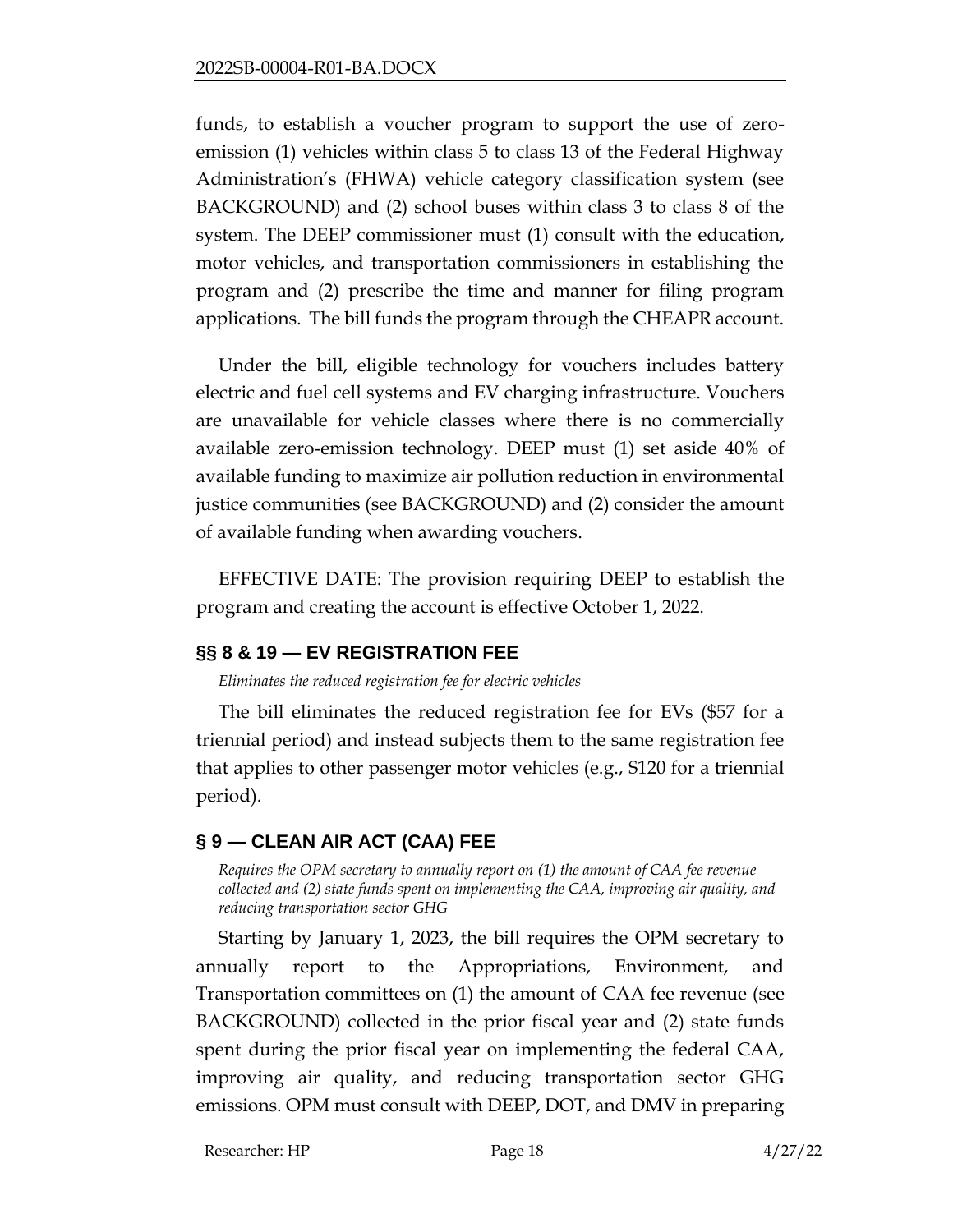the report.

#### <span id="page-18-0"></span>**§ 11 — TRAFFIC SIGNAL GRANT PROGRAM**

*Requires DOT to establish a matching grant program to help municipalities modernize existing traffic signal equipment* 

The bill requires DOT to establish a matching grant program to help municipalities modernize existing traffic signal equipment and operations to make them (1) capable of using transit signal priority, (2) responsive to congestion, and (3) reduce idling.

Under the bill, applications must be submitted annually to the DOT commissioner when, and in the way, he requires. The commissioner must (1) develop eligibility criteria for program participation, (2) determine the matching amount required, (3) give preference to applications submitted by two or more municipalities, and (4) establish incentives for projects undertaken by two or more municipalities.

### <span id="page-18-1"></span>**§ 15 — MEDIUM- AND HEAVY-DUTY VEHICLE EMISSION STANDARDS**

*Authorizes the DEEP commissioner to adopt regulations implementing California's medium- and heavy-duty motor vehicle standards* 

The bill authorizes the DEEP commissioner to adopt regulations implementing California's medium- and heavy-duty motor vehicle standards in Connecticut. It requires her, if she adopts these regulations, to amend them whenever the California standards change. The Connecticut regulations may incorporate by reference the California Air Resources Board's (CARB) adopted regulations (see BACKGROUND).

State law already requires DEEP to adopt regulations implementing California's emissions standards for light-duty motor vehicles (e.g., passenger cars, SUVs, pickup trucks) and keep them current with changes California makes. The regulations applied beginning with the 2008 model year.

Under the federal Clean Air Act, all new vehicles sold in the United States must comply with emission standards set by either the U.S. Environmental Protection Agency or California (42 U.S.C. § 7507). The U.S. Department of Transportation categorizes vehicles based on gross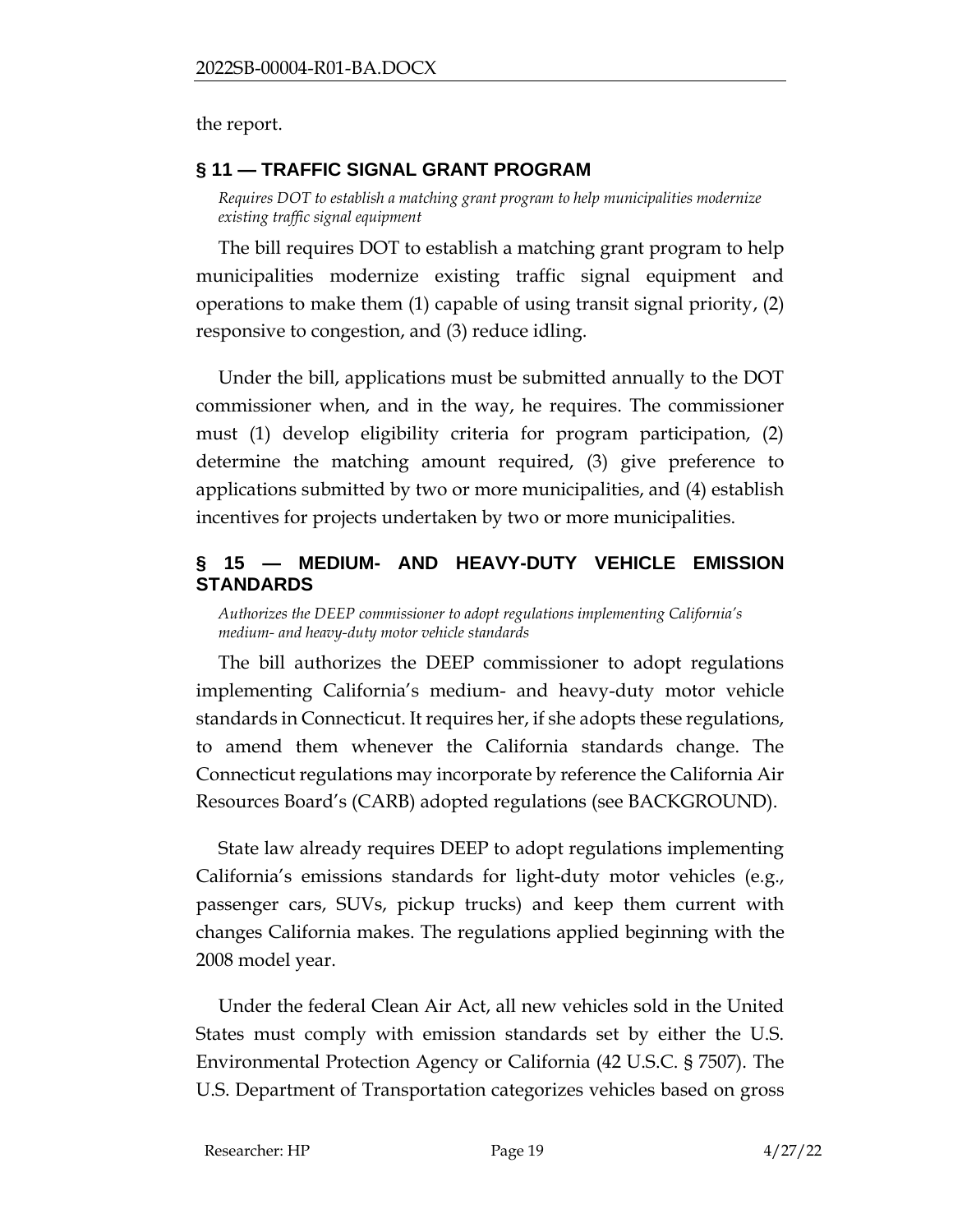vehicle weight ratings (GVWR). Medium-duty vehicles generally have a GVWR of between 10,000 and 26,000 pounds (e.g., box trucks, firetrucks). Heavy-duty vehicles have a GVWR of more than 26,000 pounds (e.g., city transit buses, cement mixers, refuse trucks, tractor trailers).

## <span id="page-19-0"></span>**§ 16 — SOLAR PANELS IN PLANNED COMMUNITY ASSOCIATIONS**

*Prohibits planned community associations from adopting or enforcing rules that effectively prohibit unit owners from installing solar panels on their own units' roofs*

The bill prohibits planned community associations from adopting or enforcing rules that effectively prohibit unit owners from installing solar power generating systems (i.e., solar panels) on their own units' roofs. Condominiums and cooperatives are exempt from this ban. Presumably, a condominium or cooperative located within a planned community is also exempt.

The bill authorizes planned community associations to adopt rules governing these systems with respect to (1) their size; (2) how they are attached, installed, and removed; and (3) the unit owner's responsibility for their maintenance and periodic upkeep. The rules may also prohibit owners from installing the systems on the association's common elements.

Under existing law, the association's executive board must give unit owners certain notice before adopting rules and the adopted rules must be reasonable.

EFFECTIVE DATE: October 1, 2022

### <span id="page-19-1"></span>**BACKGROUND**

### *School Building Project*

By law, a "school building project" includes the following:

1. construction, purchase, extension, replacement, renovation, or major alteration of a building to be used for public school purposes, including equipping and furnishing the construction, purchase, extension, replacement, renovation, or major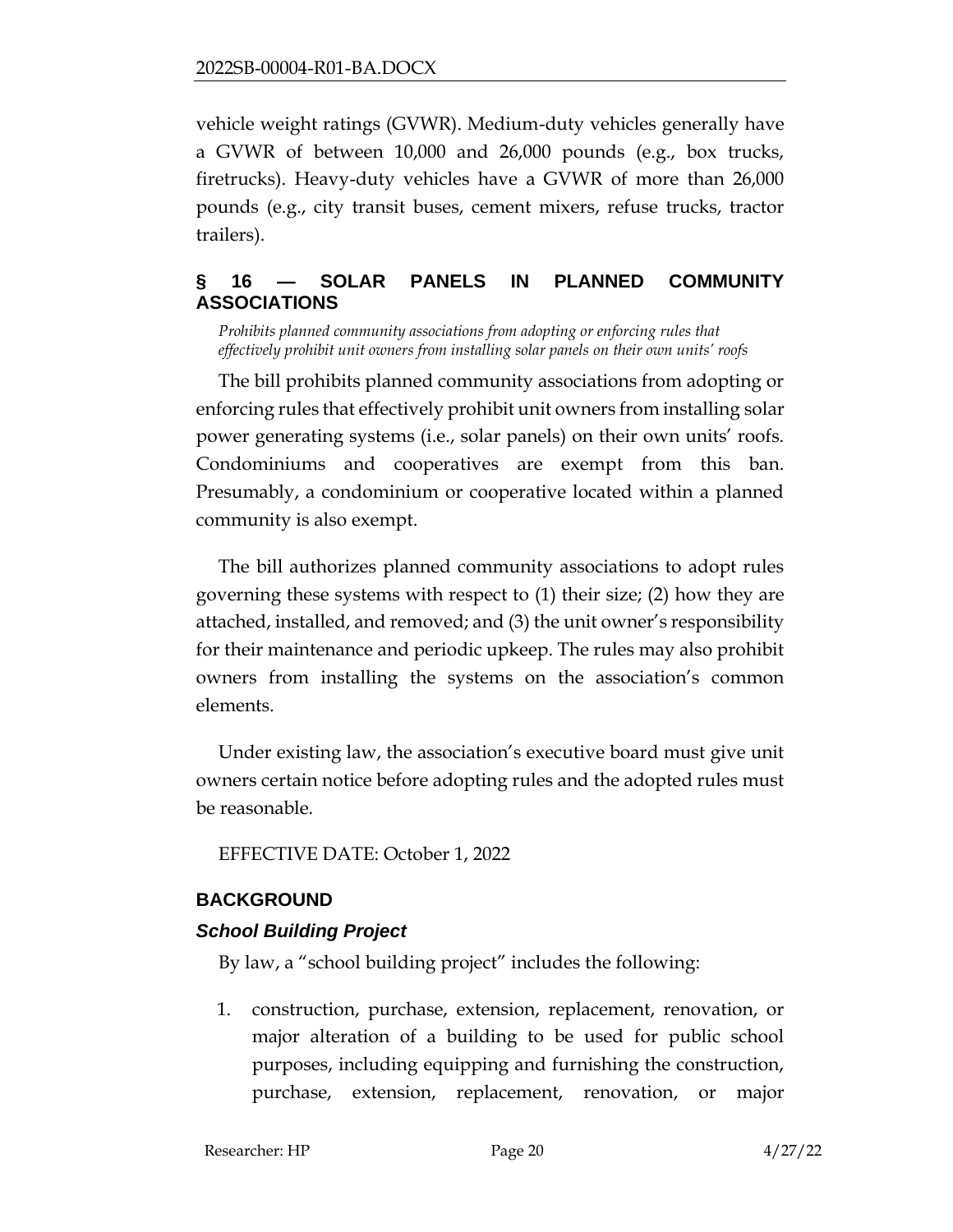alteration, the improvement of land, or the improvement of the site of an existing building for public school purposes;

- 2. construction, including equipping and furnishing construction, of any building which the towns of Norwich, Winchester, and Woodstock may provide by lease or otherwise for use by the Norwich Free Academy, Gilbert School, and Woodstock Academy, respectively, to provide education for public school students; and
- 3. addition to, renovation of, and associated equipping and furnishing of, any building which may be leased, upon the approval of the education and DAS commissioners, to any local or regional board of education for a term of 20 years or more to provide education for public school students (CGS § 10-282).

## *Environmental Justice Communities*

By law, an "environmental justice community" is (a) any U.S. census block group, as determined by the most recent census, for which at least 30% of the population consists of low-income people who are not institutionalized and have an income below 200% of the federal poverty level or (b) a distressed municipality (CGS § 22a-20a).

The Department of Economic and Community Development annually designates distressed municipalities, based on high unemployment and poverty, aging housing stock, and low or declining rates of job, population, and per capita income growth (CGS § 32-9p). The current (2021) distressed municipalities are Ansonia, Bridgeport, Chaplin, Derby, East Hartford, East Haven, Griswold, Groton, Hartford, Meriden, Montville, New Britain, New London, Norwich, Plainfield, Putnam, Sprague, Sterling, Stratford, Torrington, Voluntown, Waterbury, West Haven, Winchester, and Windham.

Towns with current designated census blocks (that are not also distressed municipalities) are Barkhamsted, Bethel, Bloomfield, Branford, Bristol, Brooklyn, Clinton, Colchester, Cromwell, Danbury, East Hampton, East Lyme, Ellington, Enfield, Essex, Fairfield,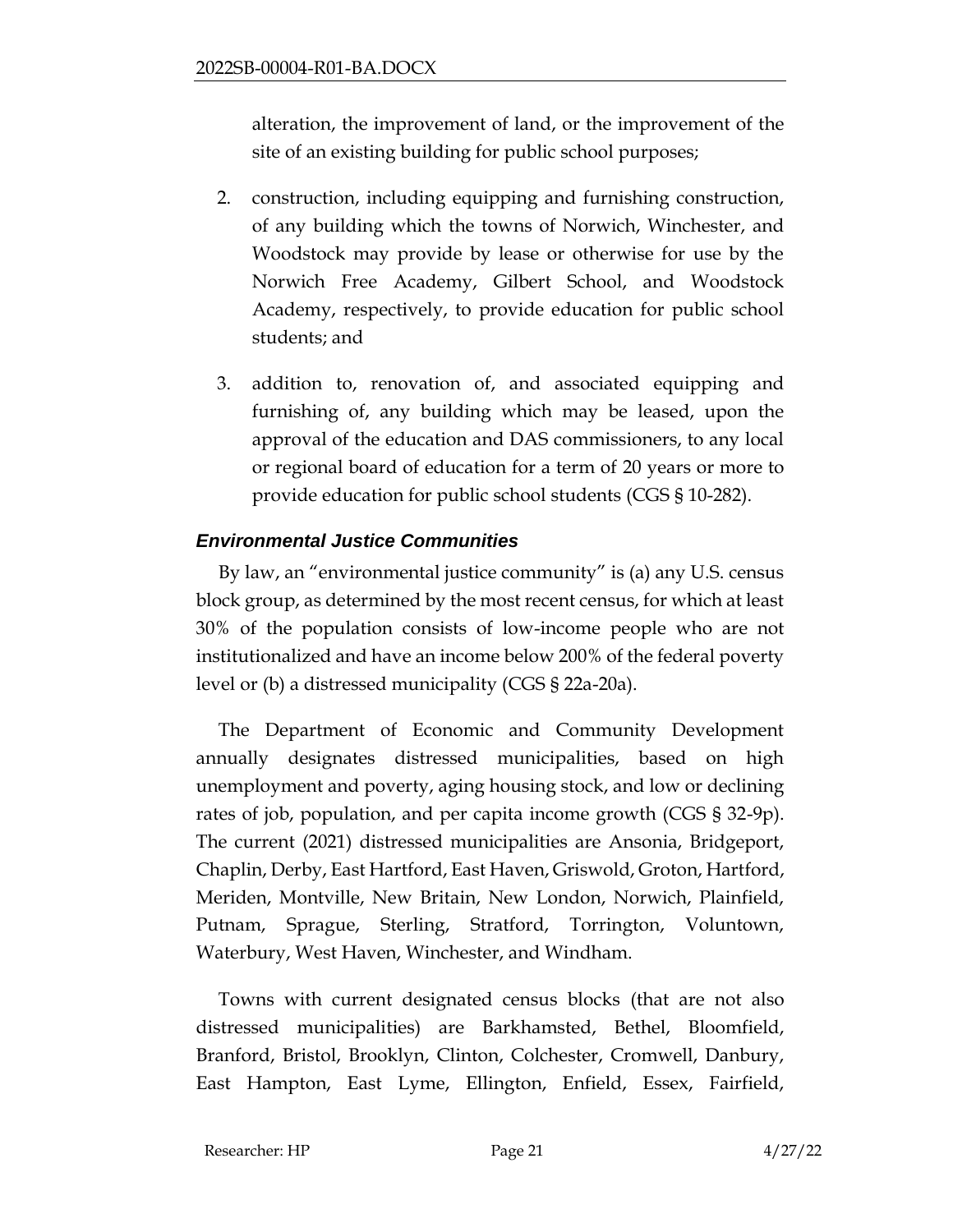Farmington, Greenwich, Haddam, Hamden, Killingly, Killingworth, Ledyard, Manchester, Mansfield, Marlborough, Middletown, Milford, Naugatuck, New Fairfield, New Haven, New Milford, North Canaan, North Stonington, Norwalk, Old Saybrook, Plainville, Portland, Preston, Ridgefield, Rocky Hill, Sharon, Shelton, Simsbury, Southbury, Southington, Stafford, Stamford, Stonington, Thomaston, Thompson, Vernon, Wallingford, Waterford, Watertown, West Hartford, Westbrook, Wethersfield, Willington, Windsor Locks, and Windsor.

## *CAA Fees on Motor Vehicle Registrations*

State law requires the Department of Motor Vehicles to collect the CAA fee on new registrations and renewals and sets the fee at \$15 for a triennial registration period (proportionately reduced for other registration lengths). By law, the CAA fee does not apply to motor vehicles that are electrically powered, not self-propelled, or exempt from a registration fee (CGS § 14-49b(a)).

By law, these fees must be split between the General Fund (42.5%) and the Special Transportation Fund (STF) (57.5%) and are not dedicated to any specific purpose.

## *FHWA Vehicle Category Classification System*

The FHWA vehicle category classification system sorts vehicles into different classes based on their characteristics, as shown in the table below.

| <b>Class</b>    | <b>Vehicles</b>             | <b>Class</b> | <b>Vehicles</b>                       |
|-----------------|-----------------------------|--------------|---------------------------------------|
|                 | Motorcycles                 | 8            | Single trailer, 3- or 4-axle trucks   |
| $\overline{2}$  | Passenger cars              | 9            | Single trailer, 5-axle trucks         |
| 3               | Pickups, panels, and vans   | 10           | Single trailer, 6+ axle trucks        |
|                 | <b>Buses</b>                | 11           | Multi-trailer, 5 or fewer axle trucks |
| $5\phantom{.0}$ | Single unit, 2-axle trucks  | 12           | Multi-trailer, 6-axle trucks          |
| 6               | Single unit, 3-axle trucks  | 13           | Multi-trailer, 7+ axle trucks         |
|                 | Single unit, 4+ axle trucks |              |                                       |

# *California Standards & Connecticut Emission Reduction Goal*

CARB adopted (1) a heavy-duty omnibus rule, which creates emission standards for engine manufacturers, and (2) an advanced clean